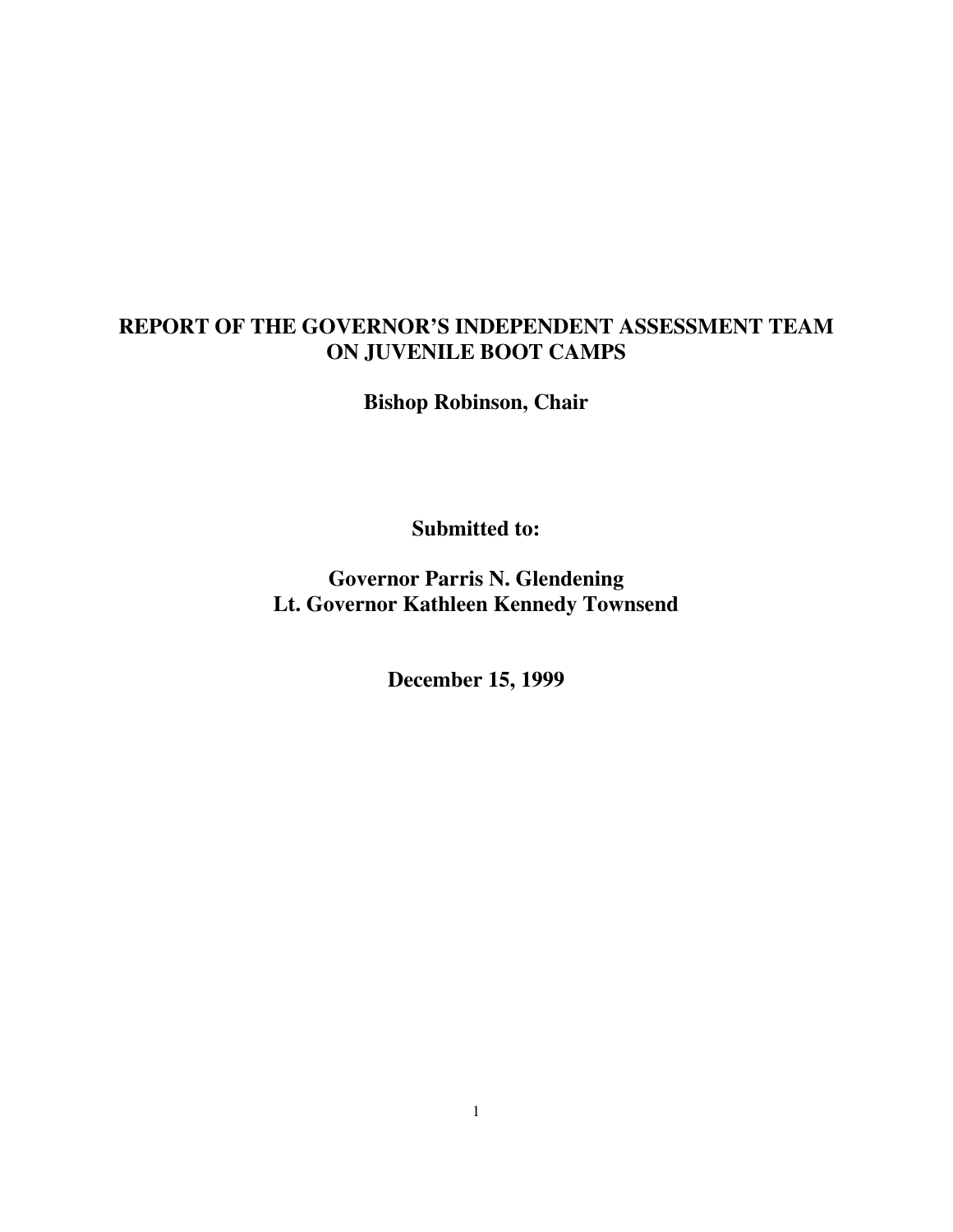### **List of Members**

Bishop L. Robinson, former Secretary, Maryland Department of Public Safety and Corrections, Chair

Jann Jackson, Executive Director, Advocates for Children and Youth

Decatur W. Trotter, former State Senator, Prince George's County

Robert L. McWhorter, Commander, Toulson Boot Camps

Col. Vernon A. Sevier, Director, Freestate Challenge Academy, Maryland National Guard

Maj. William H. Arrington, Maryland State Police

Sandra Benson Brantley, Deputy Legal Counsel, Governor's Office

Assistance also provided by Bruce P. Martin, Principal Counsel, Maryland Department of Juvenile Justice.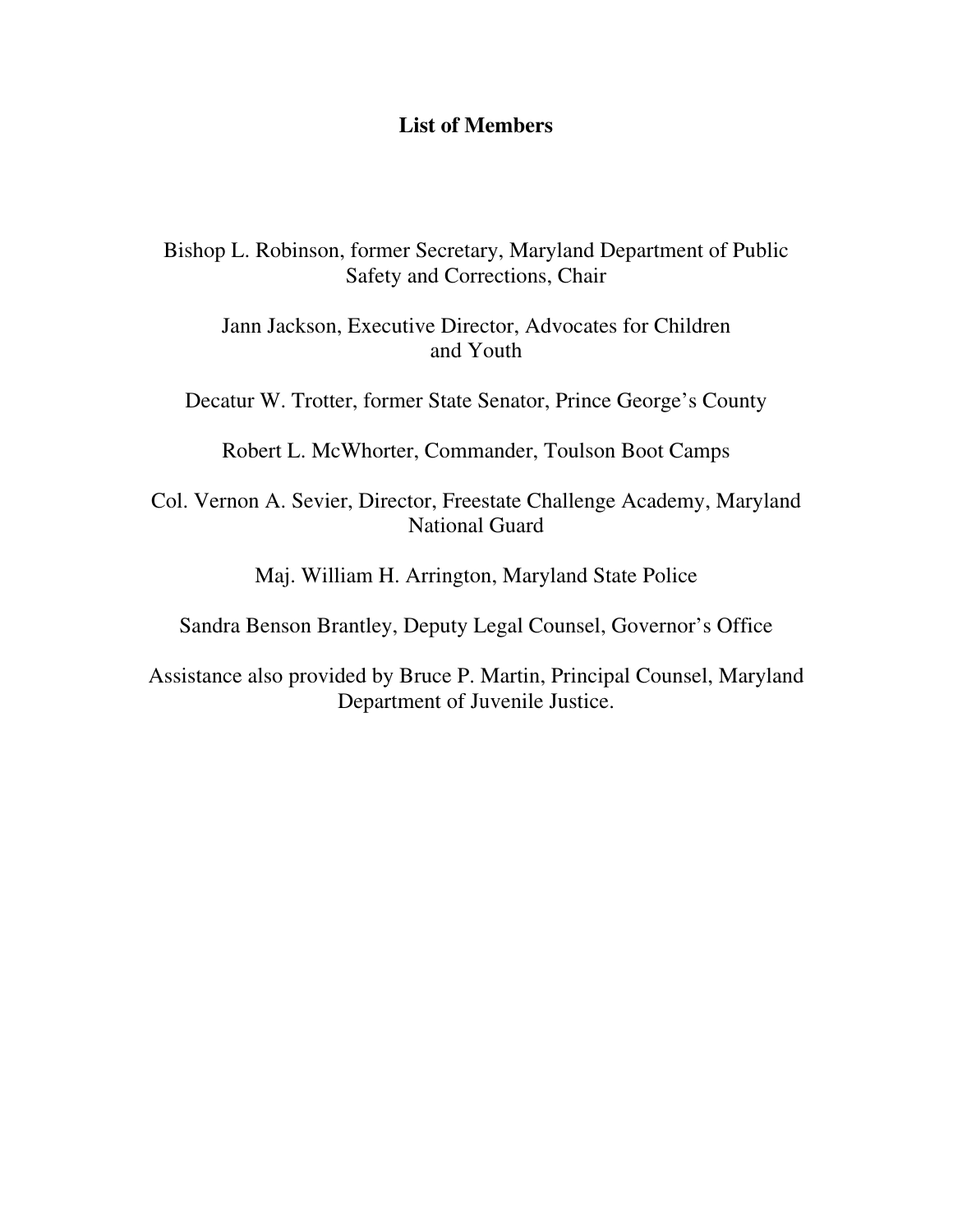## METHODOLOGY

To meet its charge, the Independent Assessment Team ("IAT") reviewed hundreds of documents and interviewed 11 witnesses over five days. Every meeting of the assessment team was open to the public. In addition to the meetings, team members worked individually on assignments from the Chair.

The witnesses interviewed were Department of Juvenile Justice ("DJJ") leadership, DJJ personnel responsible for oversight and management of the juvenile boot camps and other DJJ personnel, officials from the Maryland State Police, and personnel from the Garrett County Department of Social Services. All of the witnesses appeared voluntarily and none were under oath.

The following written materials were reviewed:

(1) *Baltimore Sun* articles, dated December 5 – 14, 1999 concerning alleged inappropriate physical and psychological abuses by the DJJ tactical officers at the boot camps in Garrett County.

(2) Written documents from the Department of Juvenile Justice, including:

Interdepartmental memoranda and directives regarding policy and procedures.

Program Manual on the Leadership Challenge.

DJJ field reports regarding episodes of physical use of force at the boot camps.

Emergency or Unusual Incident Reports. A summary of findings on those that were reviewed is included as Attachment 1.

Memoranda and reports from the DJJ Office of Inspector General.

Memorandum and Opinion of the Honorable Martin P. Welch of the Circuit Court of Baltimore City. Attachment 2.

Code of Maryland Regulations for the Department of Human Resources and the Department of Juvenile Justice.

Literature on juvenile boot camps and related topics.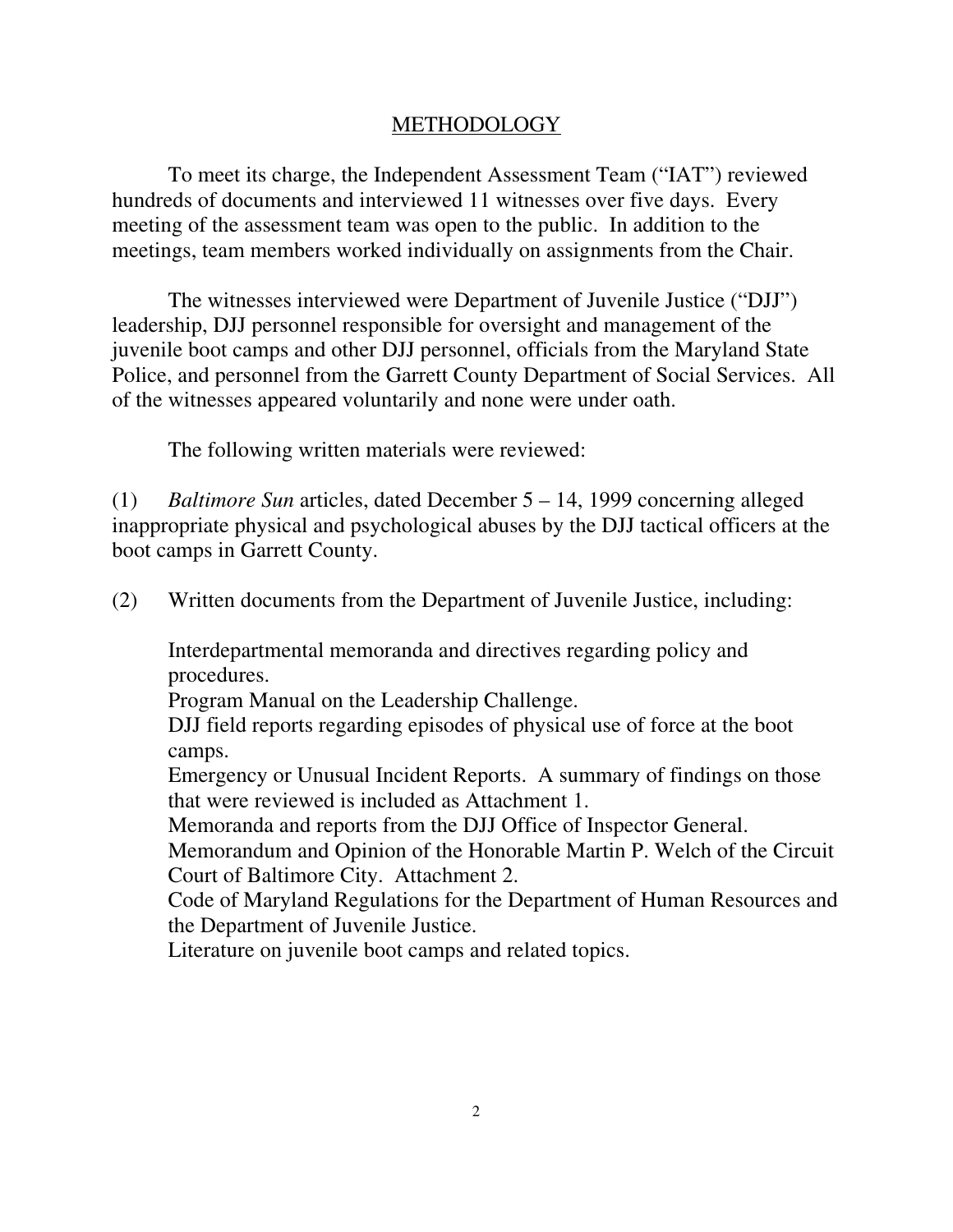### **FINDINGS**

## **Question (1): Are alleged abuses isolated incidents or part of pattern?**

This section contains an analysis of evidence pertaining to the first charge of the Governor to the Independent Assessment Team.

- I. The IAT reviewed the following written materials:
	- (A) *Baltimore Sun* articles written by Todd Richissin concerning alleged inappropriate physical and psychological abuses by the DJJ staff at the boot camps in Western Maryland;
	- (B) Memoranda provided by DJJ concerning alleged abuses in the boot camps. (See Chronology of Use of Force Complaints Correspondence provided by DJJ at Attachment 3. );
	- (C) DJJ policy and procedures pertaining to the boot camps and the use of force provided by DJJ. The table below summarizes the memos.

| <b>TYPE</b>      | TO                                     | <b>FROM</b>          | <b>DATE</b>               | <b>SUBJECT</b>                                |
|------------------|----------------------------------------|----------------------|---------------------------|-----------------------------------------------|
| Memo             | <b>Bruce P. Martin</b><br>Phil Colbert | DeJesus              | 10-07-99                  | Direction to write<br>use of force<br>policy. |
| Memo             | Jeff Graham                            | L.C. TAC's           | 10-14-99                  | <b>Mission Directive</b>                      |
| Policy<br>09.13F | <b>MDJJ</b>                            | Mary A. Saar         | 10/1/94                   | Use of Physical<br>Force                      |
| Draft<br>Policy  | <b>MDJJ</b>                            | Not approved Unknown |                           | Use of Force                                  |
| Draft            | <b>MDJJ</b>                            | <b>Not</b>           | 9/14/94                   | Use of Force                                  |
| Policy           | <b>DJS</b> Youth Centers               | Approved             |                           |                                               |
| Policy           | <b>DJS Youth Centers</b>               | Unknown              | $I-9/7/67$                | Corporal                                      |
| <b>Statement</b> |                                        |                      | RI-10/30/70<br>REV-6/3/74 | Punishment                                    |
| Draft<br>Policy  | <b>MDJJ</b>                            | Unknown              | Unknown                   | Use of Force                                  |
| Memo             | Leadership<br>Challenge TAC's          | Jeff Graham          | 2/20/98                   | Procedural Dir.<br>On Use of Force            |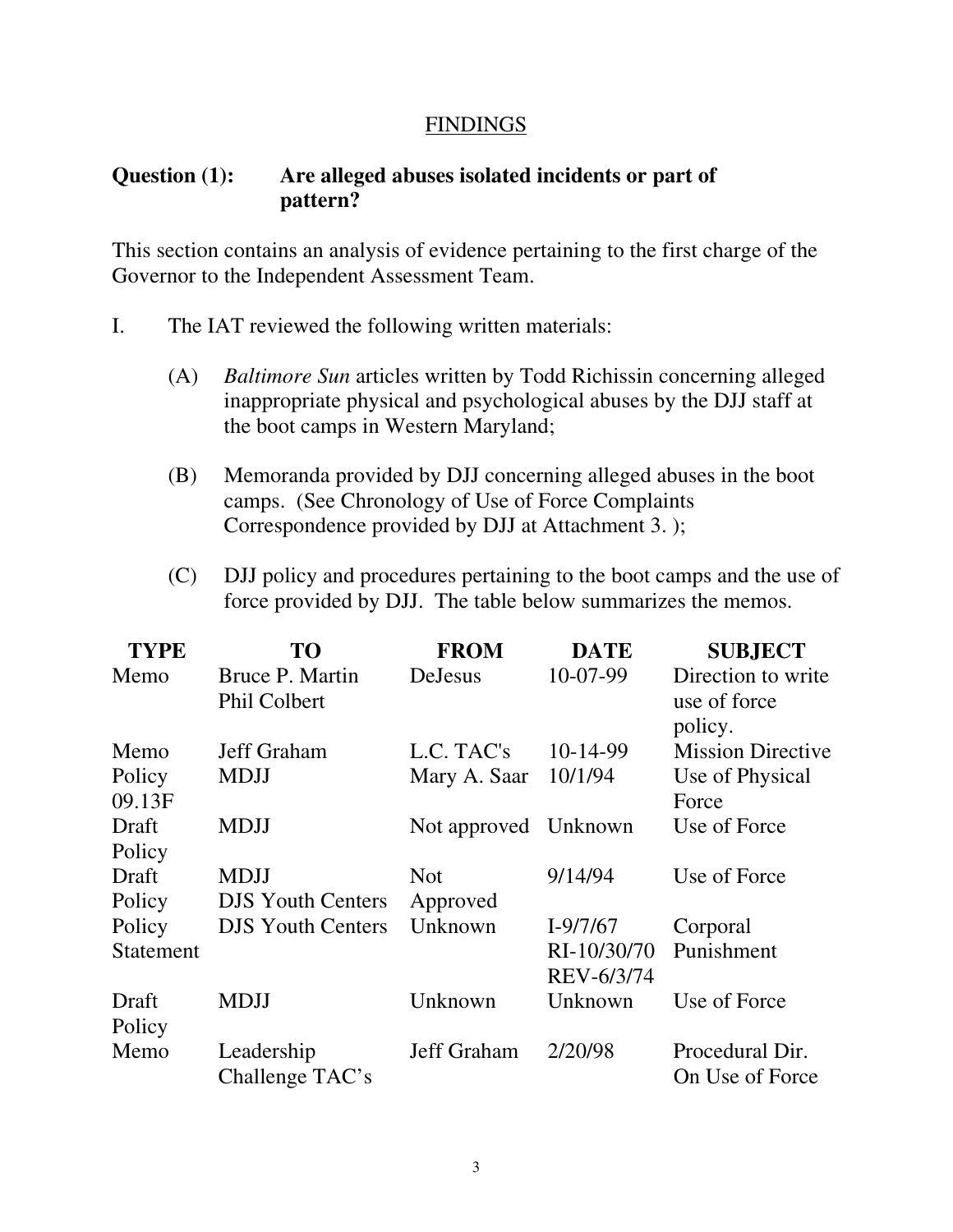- (D) DJJ Incident Reports and related Physical Restraint and Injury/Illness Reports. The reports were generated from the Backbone and Savage Mountain boot camps. DJJ is responsible for their completeness and accuracy. Reports total 121 Incident Reports for calendar years 1996, 1997, 1998 and 1999.
	- (1) The quantitative review of the reports produced the following results:
		- (i) 90 Incident Reports concerned the Backbone Mountain boot camp.
			- 1. 50% were initiated by TAC's;
			- 2. 57.8% involved physical restraint;
			- 3. 86.5% of all physical restraint reports were initiated by TAC's as training, not for security reasons;
			- 4. 10.5% of TAC initiated physical restraints resulted in a physical injury of some kind to the cadet;
			- 5. 5.4% of all reported cadet injuries were the result of TAC initiated restraints.
			- (ii) 31 Incident Reports concerned the Savage Mountain boot camp.
				- 1. 38.7% were initiated by TAC's;
				- 2. 48.4% involved physical restraint;
				- 3. 80% of all physical restraint reports were initiated by TAC's as training, not for security reasons;
				- 4. One cadet injury resulted from a staff initiated restraint.
				- 5. 6.7% of all reported cadet injuries were the result of TAC initiated restraints.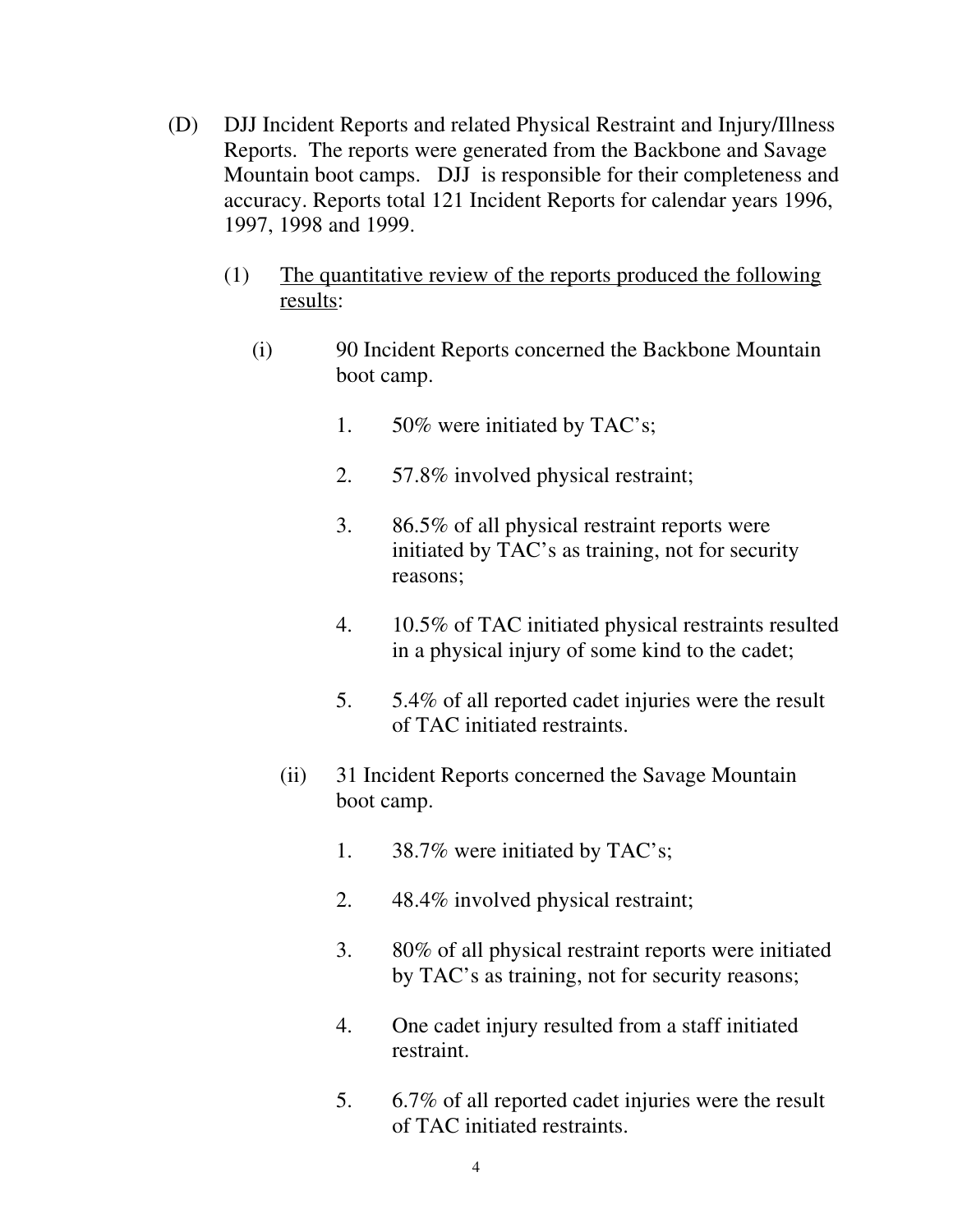Overall analysis of the number of incidents reveals that TACs initiated 85.1% of all physical restraints as training and initially were not for security reasons. See Attachment 4 for full Incident Report data.

## (2) The substantive review of DJJ Incident Reports and Medical Records**:**

The IAT has no way of knowing if it received all of the Physical Restraint Reports or Injury Reports, as they are not numbered. Neither does the IAT know if such reports were ever completed on all incidents. What follows are highlights of actual reports spanning a three-year period at two of the Camps.

The first physical restraint report at the Backbone boot camp facility was written on July 8,1996, the first week the program opened. The TAC officer, who restrained the youth writes:

*"The cadet refused to do the work assigned to him. His squad leaders then proceeded to try and motivate this cadet with no results…He [the cadet] became verbally abusive. When he did not conform to [the standards of the Backbone Leadership Challenge Program] he became a security risk. I then grabbed the youth, placed him on the ground and held him there until he calmed down."*

In 1996 during the first six-month of Backbone's operation there were 11 Physical Injury and/or Physical Restraint Reports. These reports were recreational or illness related. The remaining reports for the latter part of 1996 involve TAC officers restraining cadets for failure to comply with TAC rules. Already there appears to be a pattern of cadets being "assisted to the ground"and put in handcuffs for rule infractions.

At the hearing on December 13, 1999, the former child advocate serving at the Savage Leadership program from 1996 to 1998 explained the process of "assisting cadets to the ground" as follows, "The TAC officer grabs the cadet by the front of the torso, sticks out his leg and flips the cadet to the ground." The advocate reported seeing this behavior at the boot camp's first "Induction Ceremony" in the summer of 1996.

The IAT reviewed 16 reports for 1997 at Backbone. Of these, ten involve TAC officers grabbing and restraining youth. Two incidents stand out. On August 9, 1997 a TAC officer filed an incident report that includes the following: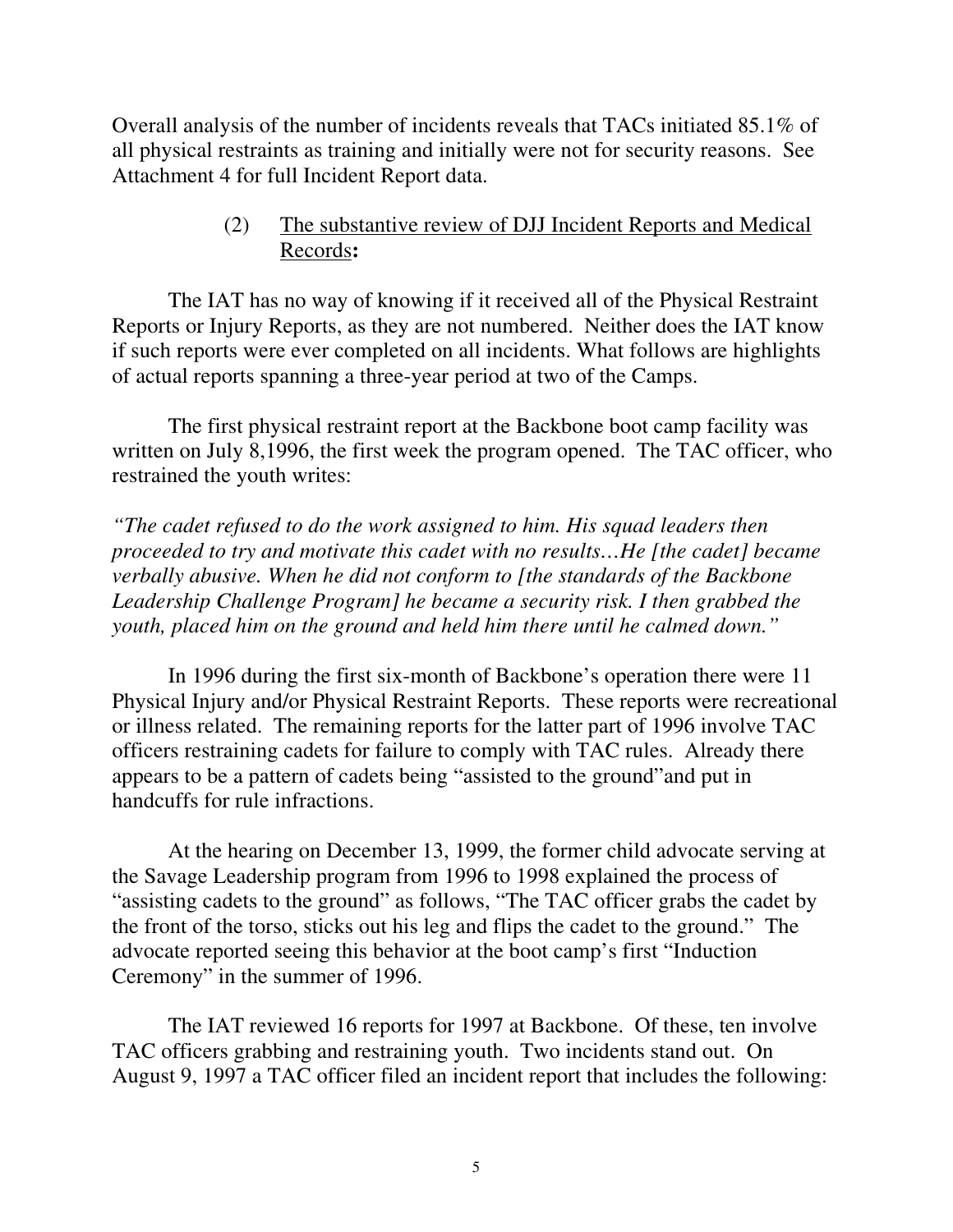*"Cadet started out on a bad foot this morning at 0530. He did not properly participate at PT. I encouraged Cadet to adhere to program policy or he would need to be disciplined…After the third time of advising… I restrained cadet…He resisted so two additional TAC officers assist in placing handcuffs…. In his struggle to free himself* he *continually flailed his head from side to side and into the ground."*

The advocate spoke with the youth on August 12, 1997 and wrote:

*"Cadet states 'he grabs my jacket and slams me down. I land on my back. He turned me over and bent my arm back in a chicken wing. It hurt. I tried to get my arm free and he pushed my head down in the ground. My head kept giving across the grass. At one point his (the TAC officer) whole forearm was across my face. I said I can't breathe and (the officer) moved his arm. Two other TACs came and cuffed me. My eyes were tearing and I noticed this after becoming unhandcuffed. On the weekend I informed my mother and she was extremely upset. I went to the Clinic on Monday'.*"

The advocate expressed concern in her written notes that the Injury Report did not accompany the cadet to the Clinic and that the report was not initiated until days later. She also notes that another staff member was very vague about the circumstances surrounding the injury when the mother was contacted. A doctor at the clinic makes a diagnosis of scleral hemorrhages and tells the advocate that the compression of the cadet's chest and neck along with the hemorrhaging is "the worst she has ever seen."

On August 13, an Administrative Officer II wrote to an Assistant Superintendent recommending that the TAC officer receive a letter of counseling for *his violation of DJJ Notification Policy*. The IAT noted that based on written documents it appeared that four staff were on duty at the time of the incident. In this one instance alone there is a written record of ten professionals who either witnessed the incident and/or the injuries. When speaking with the IAT, the child advocate was asked if any of these staff had contacted child protective services. She replied that to the best of her knowledge none had.

A final incident in 1997 occurred at the Backbone Mountain boot camp on December 29. What follows are sections from a report written by the TAC officer involved:

*During a session of discipline (focus session) cadet was disrespectful and told to assume the front leaning position. Cadet was told several times and was then*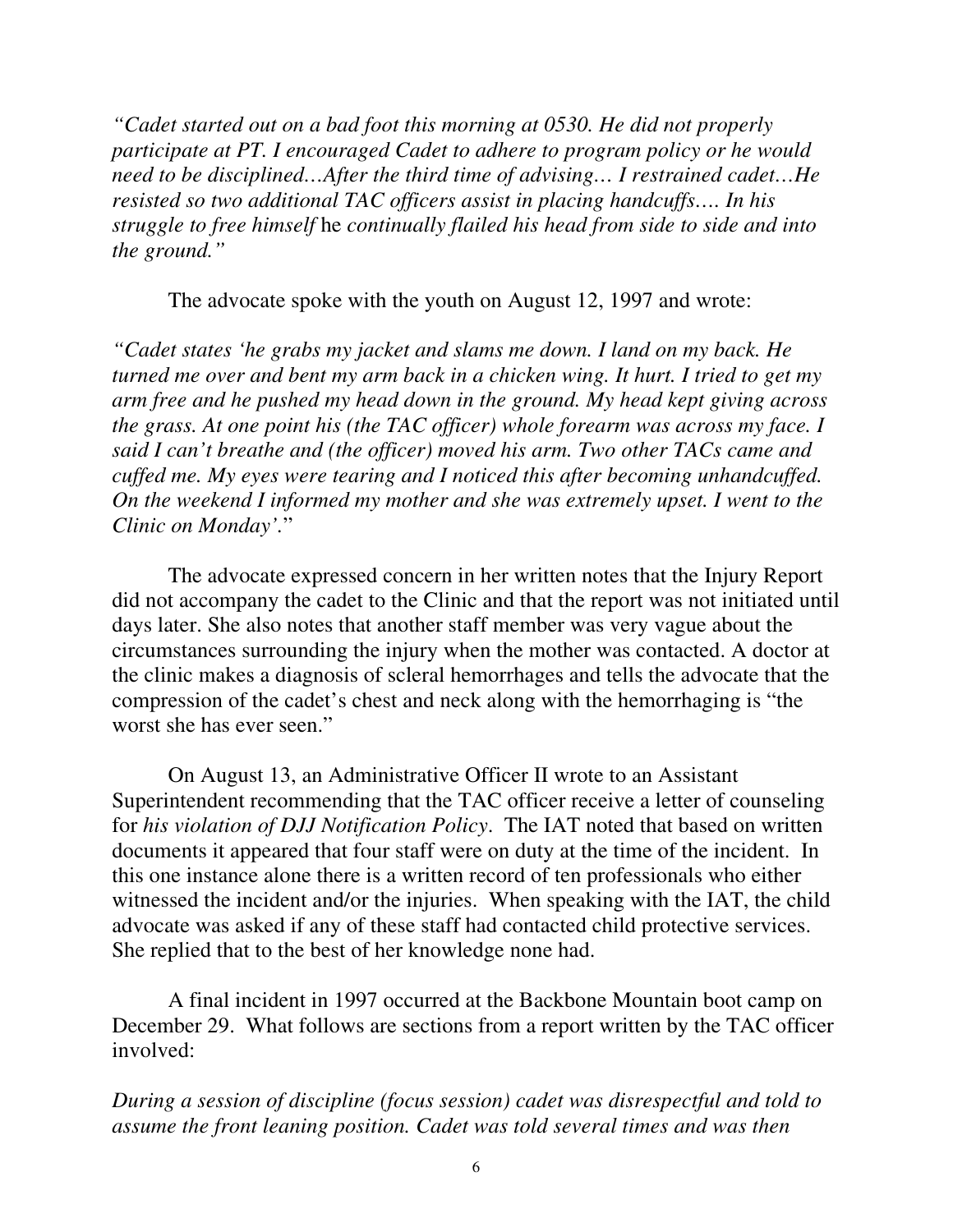*assisted to the ground. Once on the ground cadet makes moaning sound and begins to shake which was interpreted as a rage response. TAC places cadet in elevated back arm lock and leg restraints (figure four lock). Cadet continues to resist. TAC places cadet in an inverted gooseneck come along position, placed in handcuffs and then in the prone position. After two hours the cadet is allowed to put on dry clothing (the incident occurred outside in a snowstorm). TAC notes that cadet showed over 50 counts of noncompliance.*

The cadet's version of this episode is too faint to read on the photocopy reviewed by the IAT.

In 1997, the Savage Challenge Leadership program opened. The IAT reviewed ten Physical Restraint Reports. Five of these involve restraining youth that are fighting with one another. Two mention TAC officers "smoking" a cadet. The child advocate explained that "smoking" consisted of TAC officers forcing the youth to perform many repetitions of exercises such as push ups in a short period of time; and running or standing in the cold for an extended period of time. On April 15, 1997, the smoking of a cadet resulted in two visible knots on the youth's head.

In a May 31 incident a cadet wrote:

*"I see where playing around get me.got me hart.don't nobody did nothing about it. I feel that its because I'm lock up. Some of the cadets can do anything that they want to me without nobody saying anything to them*."

The child advocate also reported that youth frequently retracted their grievances saying, "as soon as you leave they shake us for talking to you. I have to do PT after you leave." One youth reported that when a TAC officer was putting the youth's arm in a "chicken wing lock," he had screamed that it hurt over and over whereupon the TAC had threatened "to break it off and put it someplace."

In 1998, there were 21 reports at the Savage Leadership Program. Of these 13 involve use of physical restraints by TAC officers. On February 2,1998, the TAC officer describes his actions:

*Induction related. Cadet ordered to a kneeling position while in leg irons. Cadet struggles and three TAC physically restrain cadet on the hard top, apply pressure to the shoulder area. One TAC uses a figure four lock. Cuffs are removed after 30 minutes and cadet assisted to his feet. Cadet is disrespectful so he is assisted to the ground again for 10 minutes. He is then returned to his feet and counseled*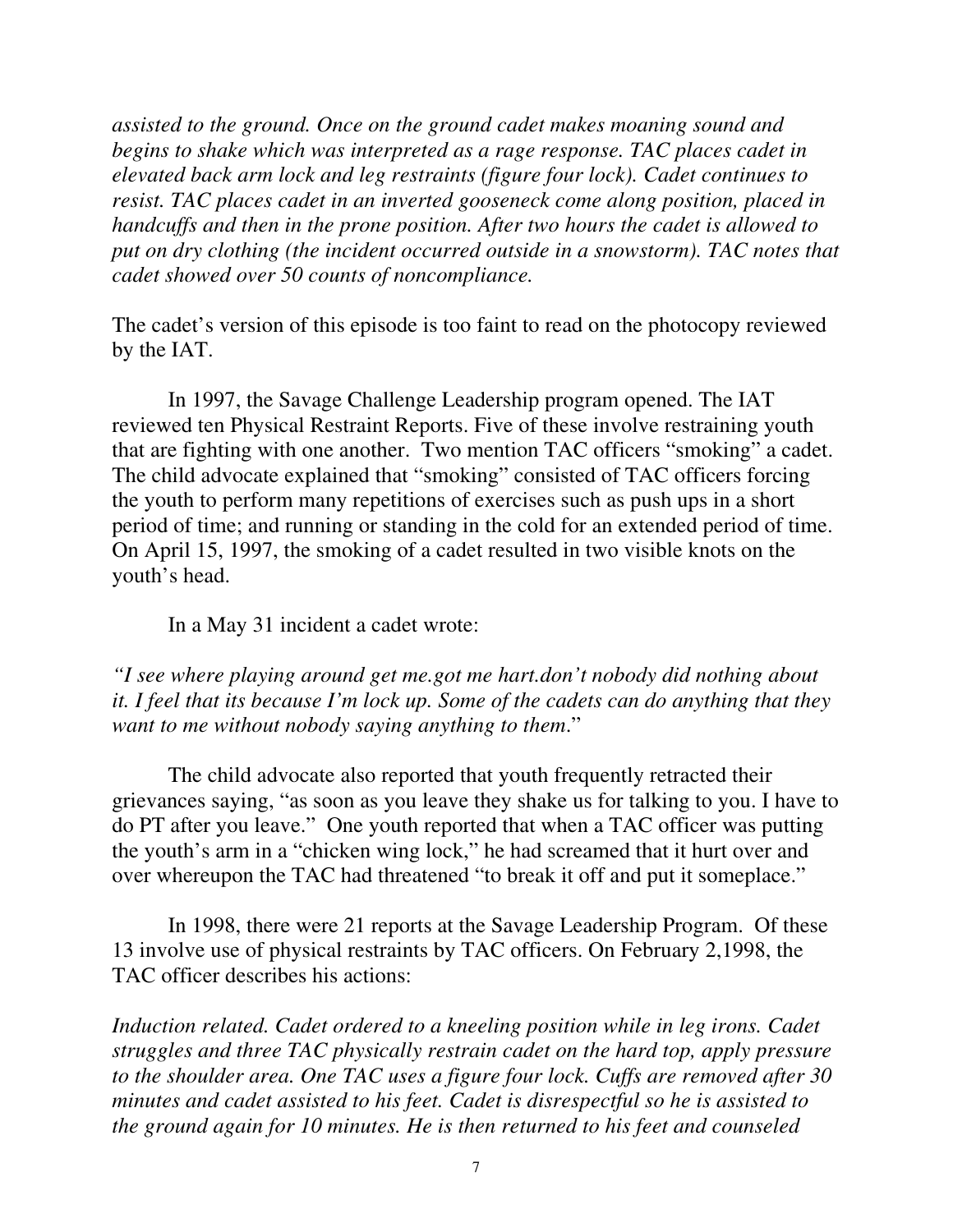#### *again. Cadet was restrained on the ground in the snow.*

On April 13, 1998, a TAC officer is reported to have put a cadet in a gooseneck come along for 10-15 minutes for no apparent reason. He is witnessed twisting the cadets' wrist while the cadet pleads with him to stop. Another TAC officer documents red marks all over the cadet's torso where he had been struck repeatedly with a steel arrow. In his report the TAC officer who observed the marks concludes," this is not a malicious act but one of poor judgement." In this incident the Assistant Superintendent did write to the Assistant Secretary regarding the excessive use of force, and the TAC officer involved was terminated.

On May 18, a TAC officer documents visible injuries sustained by a cadet during a discipline session. The Administrative Officer writes to the Superintendent about the incident. It was received July 1 without the injury or incident report. The Administrative Officer says in his written correspondence that Savage Leadership Program takes every precaution to ensure cadets are treated fairly and humanely. He writes, "At no time is abuse acceptable or condoned by our staff."

On June 15, another cadet is injured during induction. The TAC officer writes that he was:

*"Conducting focus counseling with cadet. Cadet grabbed [TAC officer's] shirt. TAC attempted to assist cadet to the ground. Cadet resists and hit his hand on his handcuffs in route to the ground causing small laceration to the left side of the head. Nurse was notified."*

On June 22, the advocate was at Savage and gave a very different account. She sent her report to the Administrative Officer, the Assistant Superintendents, and the Superintendent on June 30.

On October 26,1998 there are four induction related incident reports. This is the day that induction was observed by a *Sun* reporter. The four reports are similar in nature, reporting that cadets had "poor attitudes" or were "noncompliant". TAC officers then describe putting cadets in the prone position, the figure four lock, handcuffs, shackles, and the front leaning position.

The pattern continues into 1999. In January 1999, a TAC officer writes simply: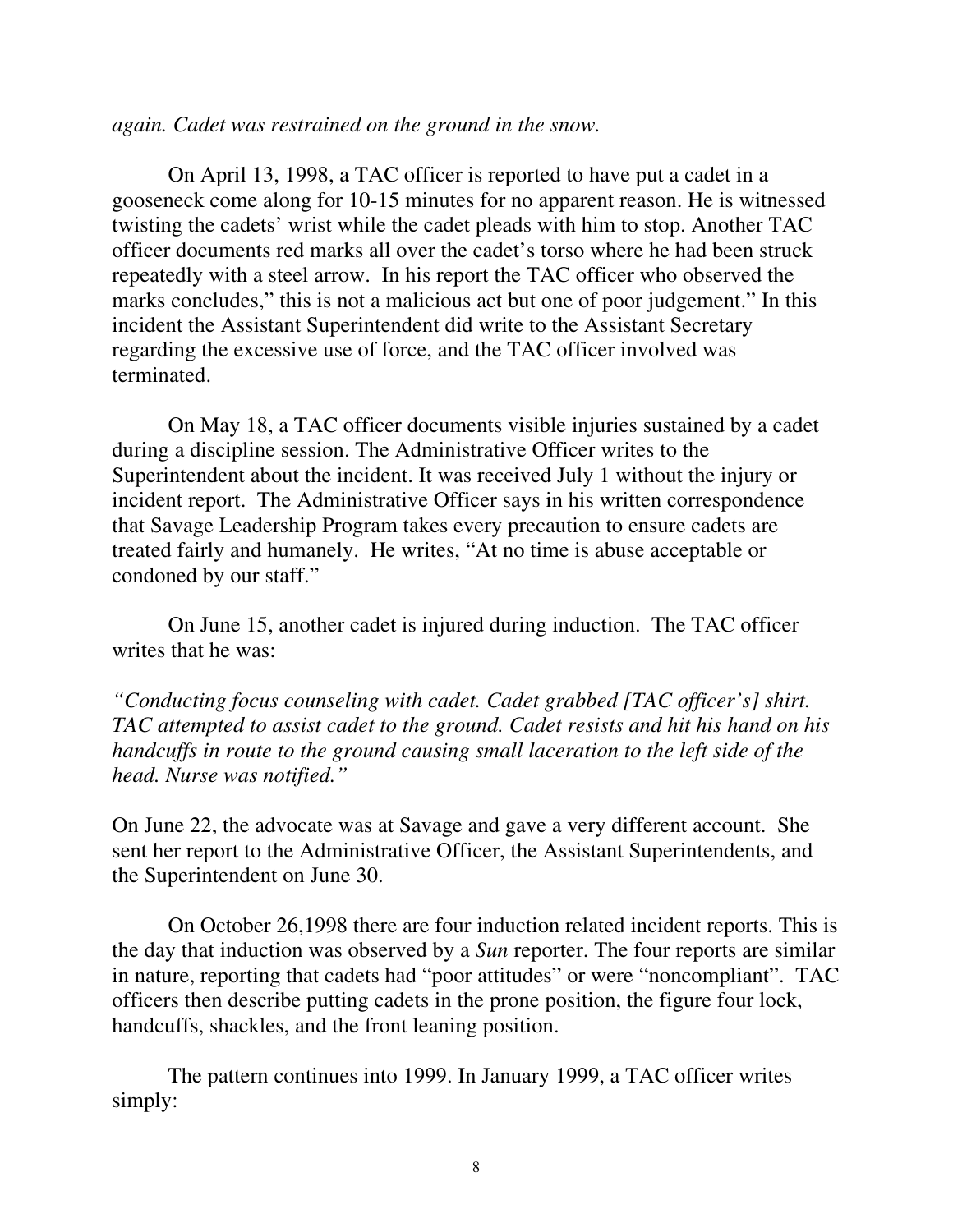*"Cadet was exposed to cold. temp for approx. 20 minutes during inspection formation. Cadet didn't bring this to our attention until 10AM."*

The medical report makes a determination of frostbite. The cadet writes:

*"I was outside in the cold for a while and a couple of hours later noticed pus*.**"**

II. The IAT also interviewed the following DJJ personnel:

## **(A) DJJ Deputy Secretary appeared before the IAT on December 10, 1999. He stated that:**

- (1) He was unaware of any pattern of abuses in the boot camps. In August 1999, the Secretary directed that the Deputy meet with boot camp staff, review policy and report back. He met with the Superintendent of Youth Services in Western Maryland, the Assistant Superintendent and the TACs.
- (2) He reported his observations of a hearing in Baltimore City Circuit Court before Judge Martin Welch concerning Baltimore City youth in the boot camps, and was shocked by the testimony. If only 20% of what he heard was true, there was a serious problem with the program.
- (3) He believes the boot camp was a very good program but now believed there was a problem of abuse in the boot camps. He said "we had been told it could happen, it did, and we didn't watch it."

# **(B) The Inspector General for the Department of Juvenile Justice testified before the IAT on December 10, 1999 and again on December 13, 1999. A summary of her testimony is as follows:**

(1) She became convinced in August 1999 that there was a serious problem in the boot camps. She formulated an investigation plan, which included taking a team of investigators to Western Maryland for a week. The plan was to interview cadets and staff concerning potential incidents of abuse.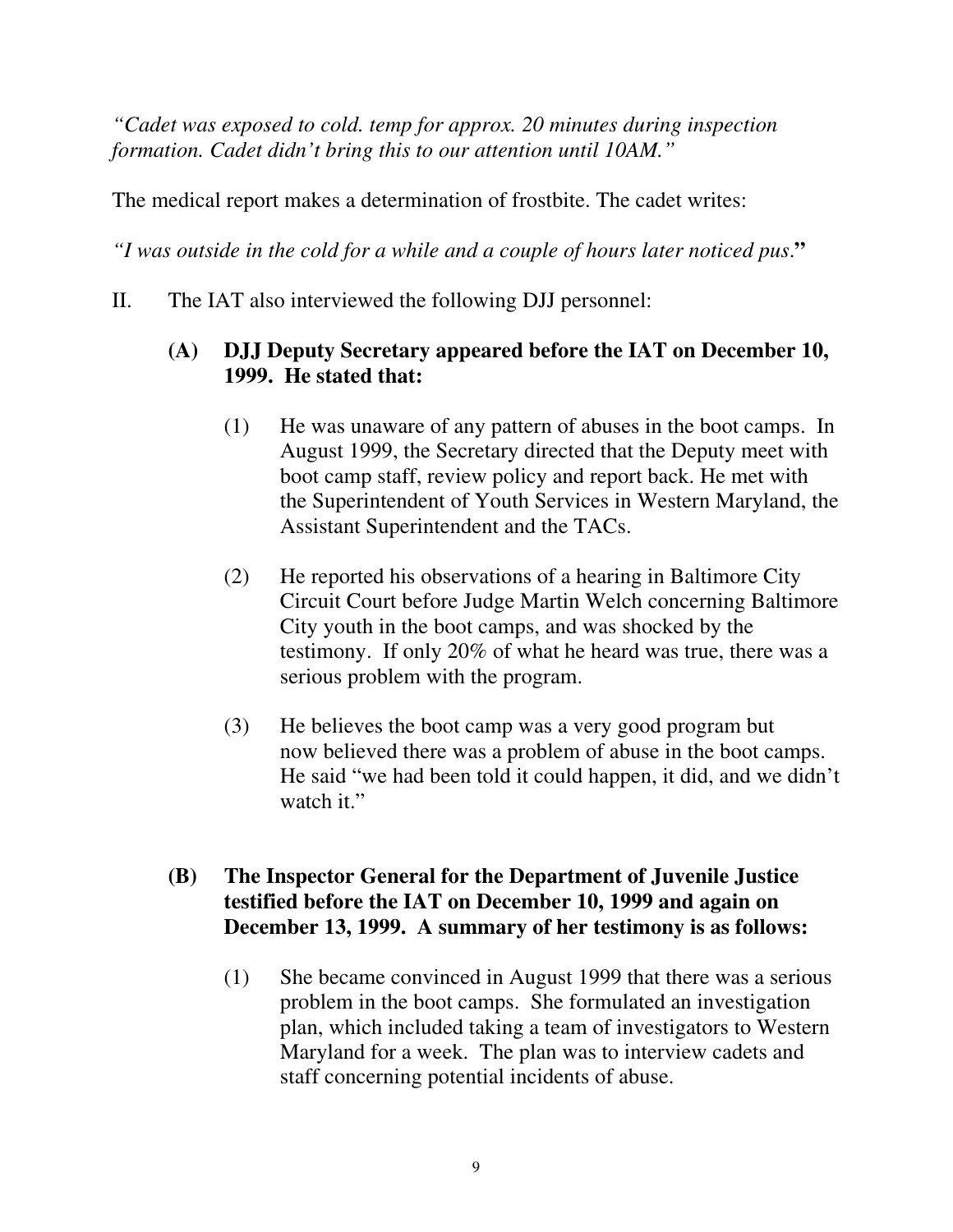- (2) She provided the Secretary with a list of allegations. She had hotel reservations for her staff in Western Maryland and was ready to depart when she learned that the Deputy Secretary had gone to the boot camps to do his own investigation.
- (3) She went to the boot camps anyway. She found staff hostile, aware of the allegations. She felt that her investigation had been compromised. She received an anonymous phone threat at the motel telling her to "N……, get your black a… back to Baltimore." She became fearful, felt nothing could be accomplished and returned to Baltimore.

## **(C) The Assistant Superintendent of the Boot Camps testified before the IAT on December 10, 1999. He stated that:**

- (1) He denied knowledge of any abuse of cadets in the boot camps other than that which had been addressed by termination, resignation or other administrative action.
- (2) He asserted that the allegations in the *Sun* were distortions and largely untrue. He said that the photographs were snapshots of boot camp activity and did not show what preceded or followed.
- (3) His Mission Directive to Leadership Challenge TAC Officers, dated October 14, 1999, not a policy directive. He issued the document because of the escalating number of abuse complaints and because he wanted to cover the bases.
- (4) His "Mission Directive" was intended to clarify policy and procedure regarding the "Security Position" and the use of force. He said the contents of the Memorandum had been discussed with his supervisor, the Superintendent of the DJJ Youth Centers.
- (5) The Memorandum he issued to Leadership Challenge TAC Officers on February 20, 1998 was a "Procedural Directive on Use of Force" and was not a policy directive. He knew he could not issue policy. The memo was issued to cover the bases with his staff. He denied there was any event or occurrence that precipitated the memo.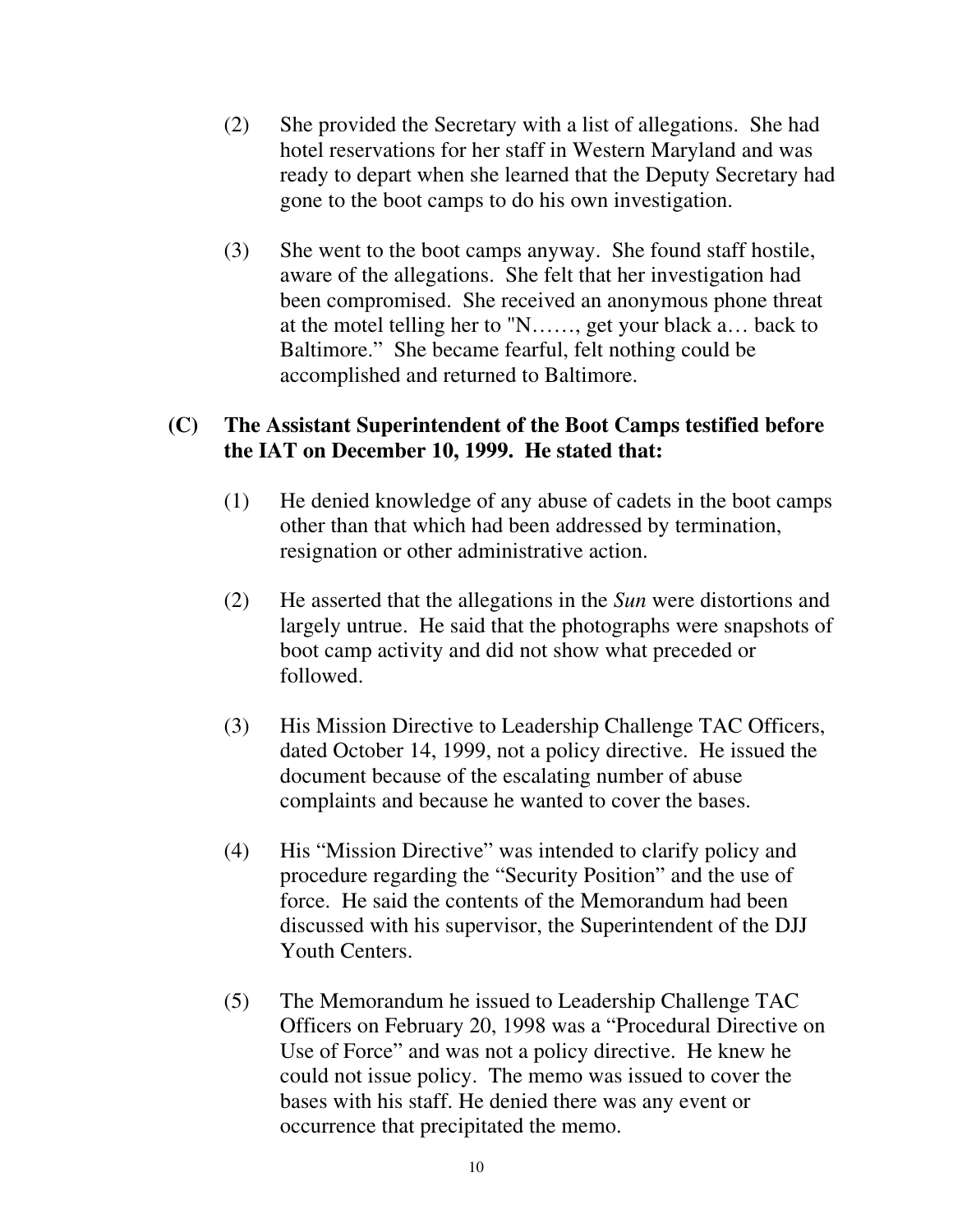- (6) He was operating under an unsigned policy, which he believed was dated in 1994. He was not sure who issued it but to his knowledge, it had not been rescinded.
- (7) DJJ has not adhered to the eligibility criteria for the boot camps. He must take those juveniles who are sent to him. The juveniles sent include serious offenders, some of whom are on psychotropic medications. Fifty to sixty percent of the juveniles in the boot camps were referred there by the committing judge.

## **(D) The Superintendent of the Boot Camps testified before the IAT on December 10, 1999. He said that:**

- (1) Use of force is constantly under review. He discounted allegations of cadet abuse in the boot camps. He is frequently in the boot camps and has not seen abuse.
- (2) In response to the *Sun* article alleging abuses, he talked with the Deputy Secretary and Assistant Secretary. There was a meeting with the Deputy Secretary and all the TACs. The use of force policy was reviewed and everyone signed for receipt of it. They were operating under a draft use of force policy, which was unsigned but he believed it was the policy headquarters wanted used.
- (3) A policy was instituted to video tape the induction ceremonies. He is not aware of video taping being halted although he was aware that on occasion tapes were being reused.

# **(E) The Secretary testified before the IAT on December 13, 1999. He stated that:**

- (1) Prior to August, he had not received reports of abuse in the boot camps. His staff had assured him there were no problems.
- (2) He sent the Deputy Secretary out to the boot camps to meet with staff and deliver a strong, decisive message that abuse would not be tolerated. The report he got from the Deputy Secretary was that there were no serious problems and that abusive practices had been stopped.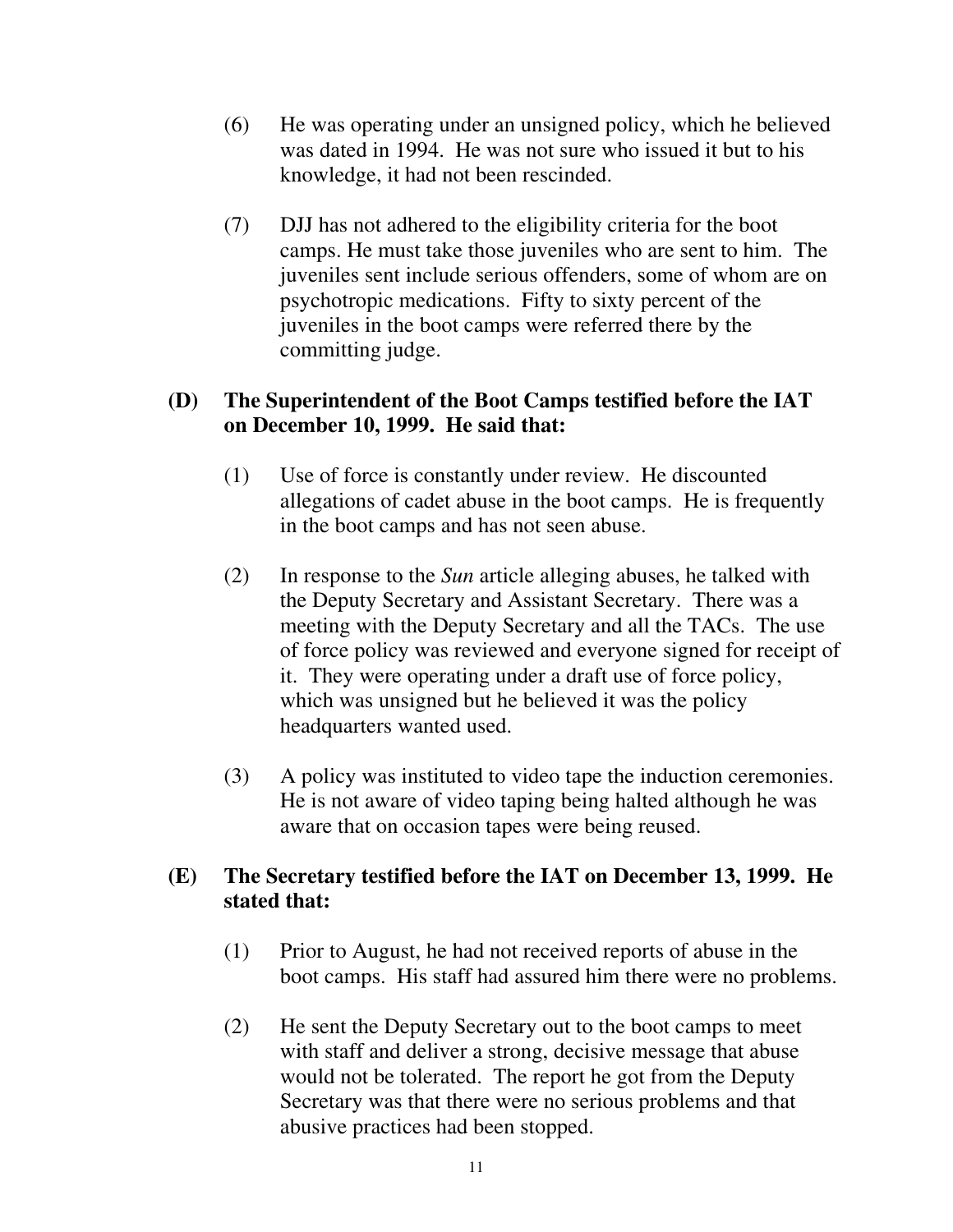- (3) He has policy personnel strategically located throughout the department. Their job is to monitor operations and conformance with policy. Only if a question or problem arises is policy reviewed or changes made. In such cases, those responsible for policy bring the matter to him and his office deals with it.
- (4) There is no annual or periodic review of department policy or directives.
- (5) The Inspector General and child advocates are the principal means for monitoring compliance with the use of force policy.
- (6) Two memoranda issued by the Assistant Superintendent were unauthorized policy statements. The Secretary had never seen these documents.
- (7) The use of force policy promulgated by former Secretary Mary Ann Saar in September 1994 was still in effect. A draft policy was being developed but had not beem yet promulgated.
- (8) He directed his Inspector General to investigate the allegations in the boot camp. The matter was still under investigation although the IG reported having trouble getting information from the TAC Officers.

## **(F) A Child Advocate once employed at the DJJ boot camps testified before the IAT on December 13, 1999. She stated that:**

- (1) She worked as a volunteer coordinator and later as a child advocate at the DJJ Western Maryland Youth Centers. She provided services to cadets in two boot camps, Backbone Leadership Challenge, which opened in 1996, and Savage Mountain Leadership Challenge, which opened in 1997.
- (2) In the capacity of child advocate she met with cadets and received their grievances and complaints. She said that she personally observed the induction ceremonies from the inception of the boot camps until she was no longer permitted to do so in February 1998. She reported that she often observed pushing, shoving, forcing to the ground and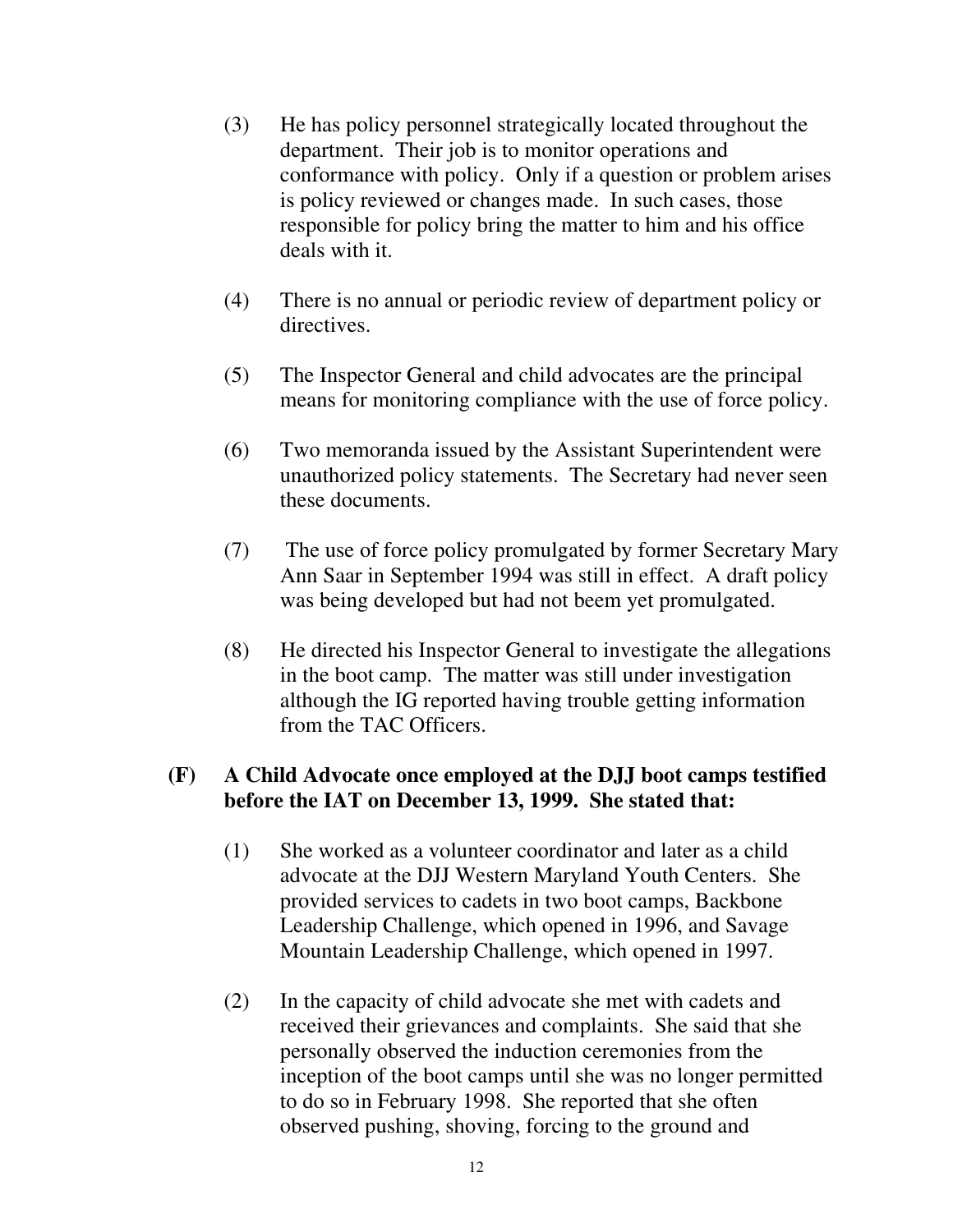manhandling of the cadets while still in shackles during the induction ceremony.

- (3) She regarded the conduct of the TAC Officers to be abusive. She informed the Assistant Superintendent and the Superintendent of her concerns, which they resented. She said that the Assistant Superintendent told her that she should not be present for any more induction ceremonies because he did not want her looking over his shoulder and because her presence made his officers feel uncomfortable. Subsequently, she got into a loud verbal argument with the Assistant Secretary.
- (4) She then testified that the Assistant Superintendent sent a complaint about her to the DJJ headquarters in Baltimore.
- (5) She observed isolated instances of abuse of the cadets. For example, she described cadets standing in the cold for prolonged periods while not properly dressed for the weather. During this incident, the TAC Officers were wearing halfgloves and were more warmly dressed than the cadets. She also described the cadets being made to repeatedly drop on their knees without use of hands to break the fall. They were forced to repeat this procedure until all got it right, often requiring many repetitions. She believed this practice was abusive.
- (6) The cadets eventually would not make grievances because of pressure from the TAC Officers. She would still hear about problems and take them to the Assistant Superintendent and the Superintendent. She was transferred to another operational unit in July 1998.
- (7) She reviewed a Memorandum issued by the Assistant Superintendent to Leadership Challenge TAC's pertaining to "Procedural Directive on Use of Force." She is not on the normal distribution for such memos but had seen the document posted in the boot camps.
- (G**) Maryland State Police Commander, Criminal Enforcement Command testified on December 13, 1999. He stated that:**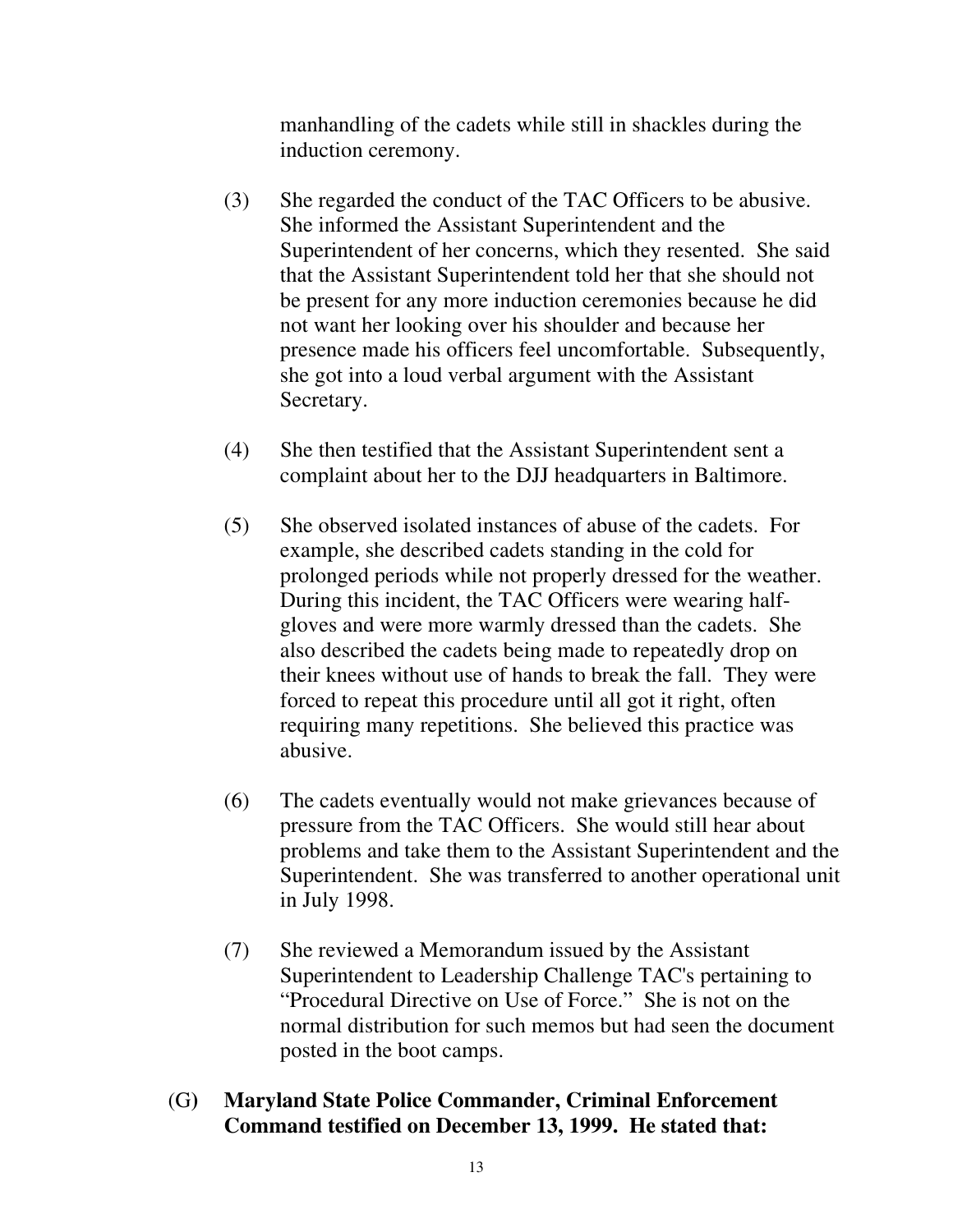- (1) The MSP criminal investigation of the boot camps is currently underway. His reported findings to the IAT are preliminary and much investigative work was in progress.
- (2) As a result of 108 interviews of juveniles and 87 staff members, including tactical officers, seven juveniles were removed from the boot camps for various reasons related to their concern for the manner of treatment they may receive at the boot camp.
- (3) Based upon the incidents that have been alleged thus far there does appear to have been a pattern of inappropriate behavior. The most common occurrences appear to have taken place during the induction ceremony.
- (4) It appeared to be commonplace during induction for TACs to push, shove, grab and generally manhandle the new cadets upon their arrival at the camps. He had received allegations of sporadic, cadet specific, manhandling which resulted in minor physical injuries. (See attached copy of his comments, Attachment 5.)

## **(H) The Assistant Director of Mental Health, Department of Public Safety and Correctional Services, Division of Correction, appeared before the IAT on December 13, 1999. He stated that:**

- (1) Between September 1993 and March 1997, he was Clinical Director of Youth Centers for the five Western Maryland DJJ facilities. He was on the committee that studied and developed Maryland's juvenile boot camp proposal.
- (2) He observed either the second or the third induction ceremony at the Backbone boot camp. During the induction, if cadets did not move quickly enough the TAC Officers pushed them. He felt this practice was potentially abusive and would be a problem.
- **(I) The DJJ Field Supervisor for Washington County, and a sevenyear employee of DJJ, testified before the IAT on December 13, 1999. She stated that:**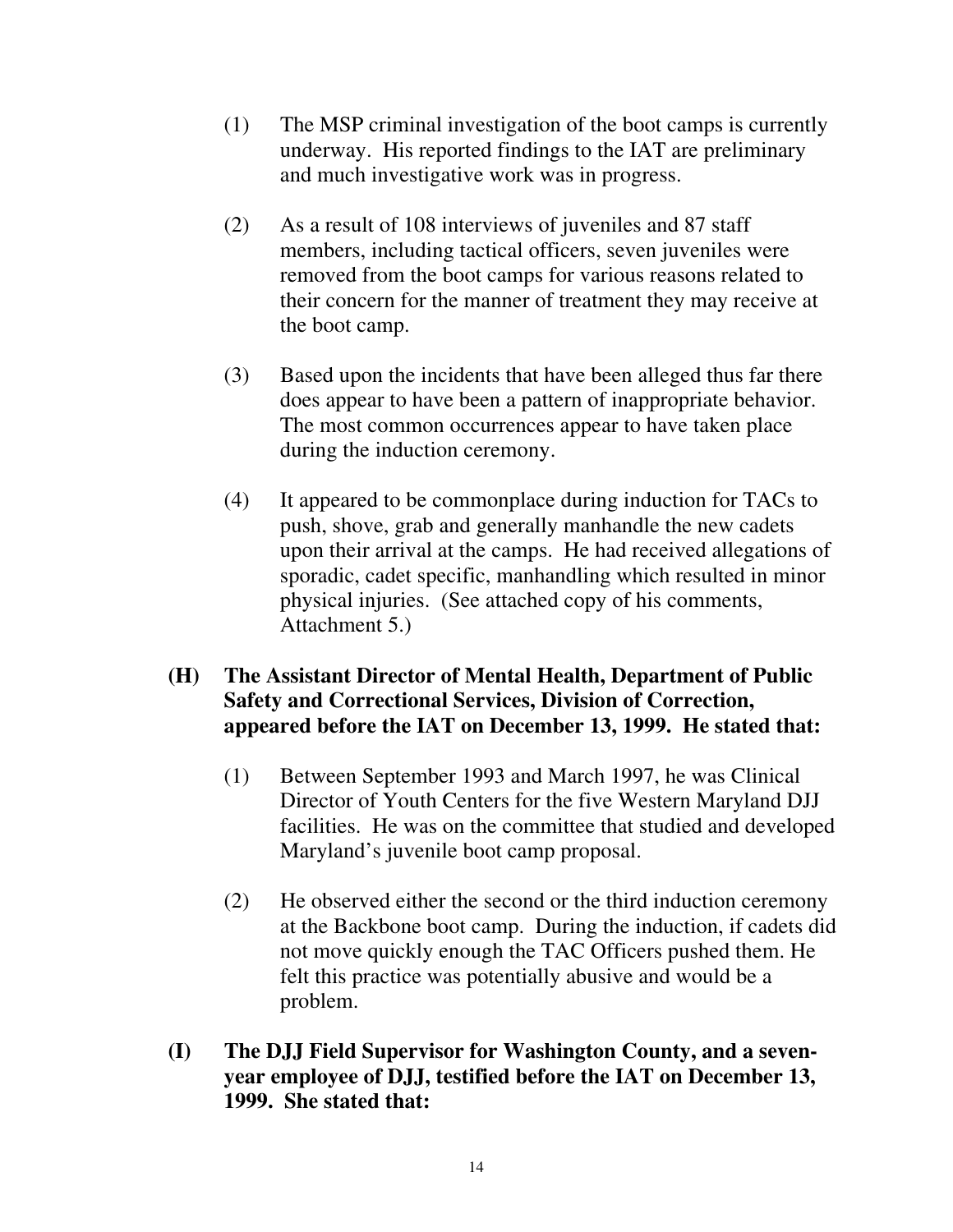- (1) She was the supervisor of the substance abuse program at the Meadow Mountain Youth Center. She said that many employees of DJJ employed in the Youth Centers are afraid to talk about what has gone on for fear of reprisals. She described transfers as a form of adverse action taken in such cases.
- (2) She is responsible for employee entry level training. She said that one aspect of this training is self-defense and the use of force. However, she was not familiar with the DJJ use of force policy document.
- (3) The Assistant Superintendent of the boot camps conducted the TAC Officer basic training, which lasted about eighty hours over a five day period. She did not know the components of that training, although she obtained some training material allegedly used by the boot camps for training. (Attachment 6.)

# **(J) The Supervisor of Child Protective Services, Garrett County, Maryland testified before the IAT on December 13, 1999. She stated that:**

- (1) Since the inception of the boot camps in Western Maryland, his office has received no complaints of physical abuse by staff.
- (2) He is currently cooperating with the Maryland State Police in its investigation of the allegations of abuse reported in the *Sun*.
- (3) He said that about 120 cadets had been interviewed and that two had reported physical force resulting in injury to a cadet.
	- (a) In one case a TAC Officer allegedly twisted the arm of a cadet who suffered a broken wrist;
	- (b) In another case the TAC Officer used a foot sweep to take a cadet down to the ground causing him to land on his face and suffer an abrasion.
- (4) He said that these two incidents had occurred since August 1999.
- III. Additional testimony of State personnel and review of written materials.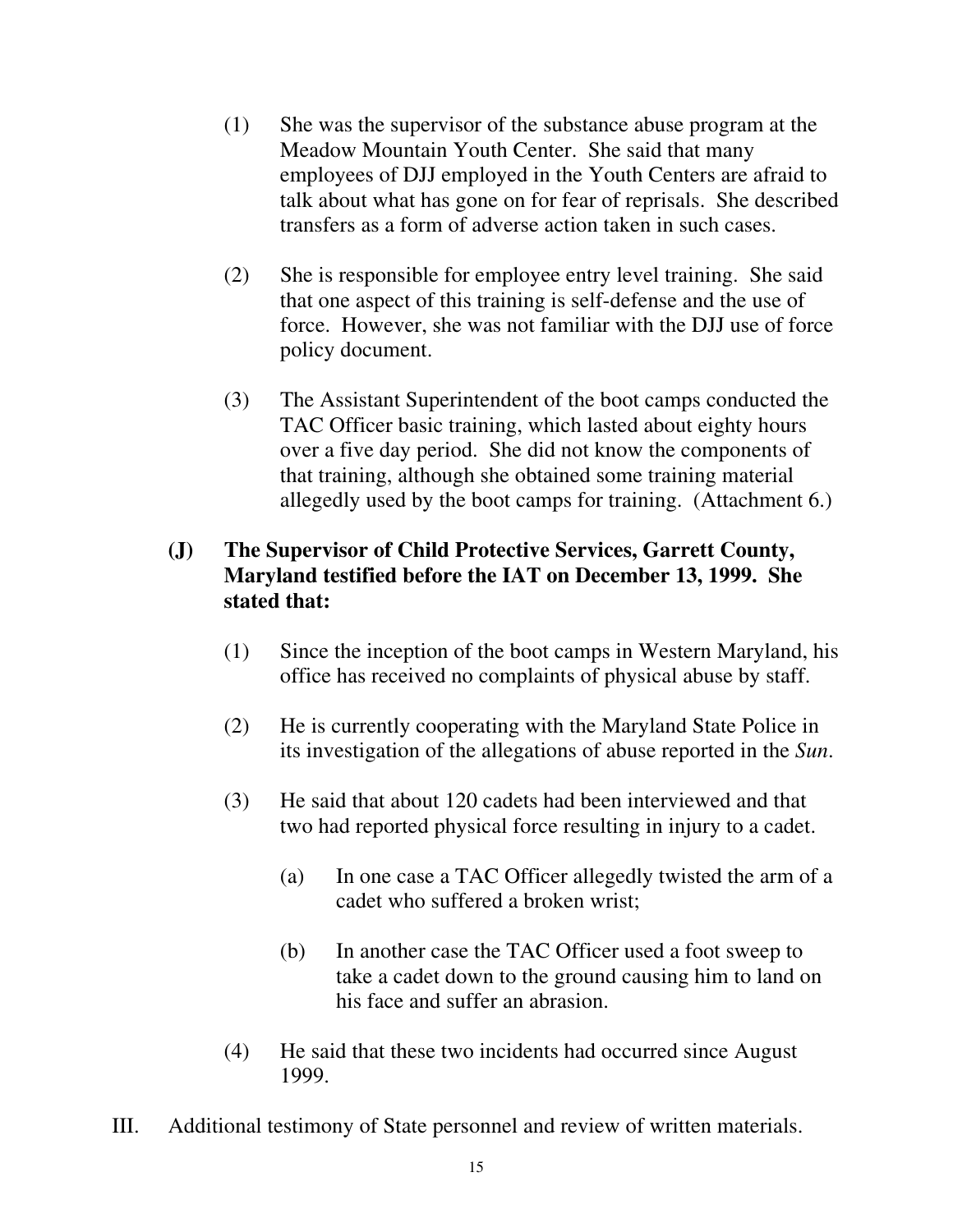The IAT reviewed a memo from the Inspector General dated December 13, 1999, indicating that in the past two years four TAC officers have been terminated for excessive use of force against youth. Another failed a drug test. Another was terminated for unprofessional conduct/policy violation. Another was terminated for violation custody of youth. One TAC officer has a pending criminal charge for felonious child abuse. An additional 28 officers have received disciplinary actions, some of which were for excessive force. These numbers do not include the total count of letters of counseling, a lesser form of discipline, given to TAC officers for the August 9, 1997 episode. (See Attachment 7.)

On December 10, 1999 the Honorable Martin Welch of the Baltimore City Circuit Court conducted an independent judicial determination whether the placement of each of the 26 youth at the Leadership Challenge Programs is appropriate pursuant to applicable Maryland law, which establishes the overriding consideration of devising a program of treatment, training, and rehabilitation best suited to the physical, mental and moral welfare of the child consistent with the public interest.

In his ruling, Judge Welch modified each order to a commitment to the DJJ for placement in an appropriate secured residential placement, not to include the Leadership Challenge Program, Boot Camp or any other para-military Program The court further ordered that none of theses twenty-six Respondents shall be transported to the Leadership Challenge program for any purpose. (See Attachment 2.)

#### **IV. Analysis**

A prior history of child abuse and neglect is a prominent feature in the lives of many youth before they ever set foot in the boot camp. This is based on the *Sun* articles and the testimony of the Assistant Superintendent.

There is evidence that more physical abuse happened on induction day and then less was used as the program proceeded. In addition, the advocate reported hearing the TAC officers using language that was humiliating and degrading to youth including racial and sexual slurs i.e. calling youth big lipped, cupcake, darling. In addition, the Child Protective Services Supervisor reports that when he initially interviewed 25 cadets at Savage the week of December 6, 1999, two reported evidence of abuse. The next day the same youth were interviewed at the Maryland State Police barracks. The Garret County Child Protective Services Unit has open investigations on 120 youth that were residents of the camps.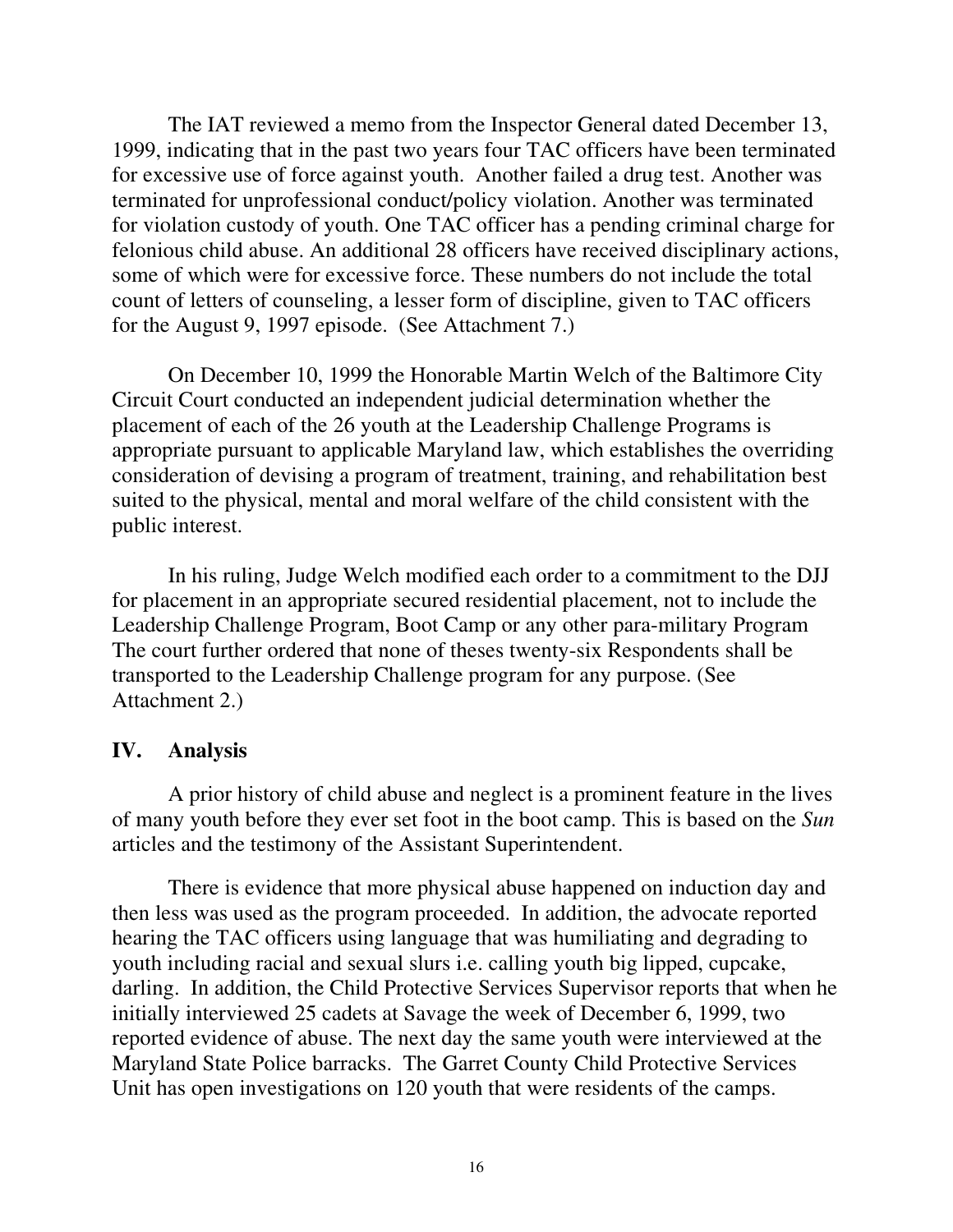The IG interviewed 37 cadets at the Camps on April 17,1999. The results are as follows:

5 reported being victimized 12 reported being assaulted 4 described TACs using abusive language 2 reported being denied medical treatment 8 reported witnessing assaults 23 had favorable comments 4 had negative comments about the camps.

Under Maryland law, child abuse is defined as: Physical injury, not necessarily visible, sustained by a child as a result of cruel or inhumane treatment as a result of a malicious act or acts, under circumstance that indicate that the child's health or welfare is harmed or threatened by it, by a parent, adoptive parent, household or family member, or custodian, including any stepparent, foster parent, or guardian.

In addition, the law states that child neglect means significant physical or mental harm or injury threatened to or being suffered by a child as a result of conditions created by the absence of the parent, guardian or custodian, or by the failure of that person to give proper care and attention to the child and to the child's problems under circumstances that indicate that the child's health or welfare is harmed or threatened by it.

Except for certain limited circumstances, the applicable law states that all persons shall report suspected child abuse or neglect to the local department of social services or report suspected child abuse to a local law-enforcement agency. Health practitioners, educators, social workers, and police officers shall report, both orally and in writing, any suspected child abuse, with the written report being made within 48 hours of the contact which disclosed the possible abuse. There is nothing in Maryland statute that exempts the TAC officers, other boot camp staff, including medical personnel, from this requirement.

#### **V. Findings**

In answer to Question (1)**,** by a preponderance of the evidence the Independent Assessment Team finds that there was a pattern of abuse, which began on or about the second induction ceremony in 1996 and continued through November 1999.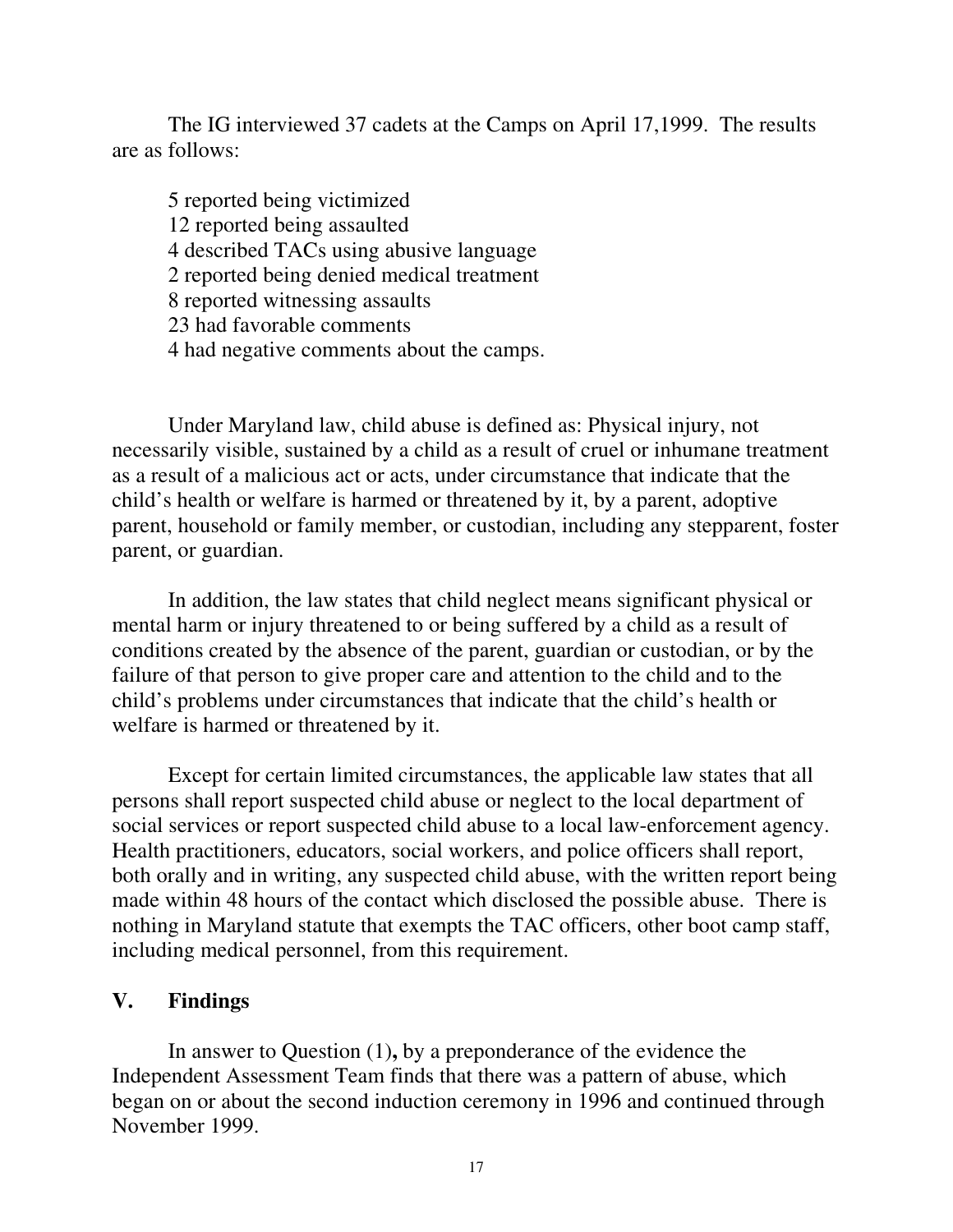The abuse consisted of Tactical Officers pushing, shoving, arm twisting, use of head, arm and leg holds, and general manhandling of cadets in the program. This unnecessary and inappropriate use of force accompanied induction ceremonies at regular intervals but also included numerous instances of cadet specific "physical restraints," a number of which resulted in injury.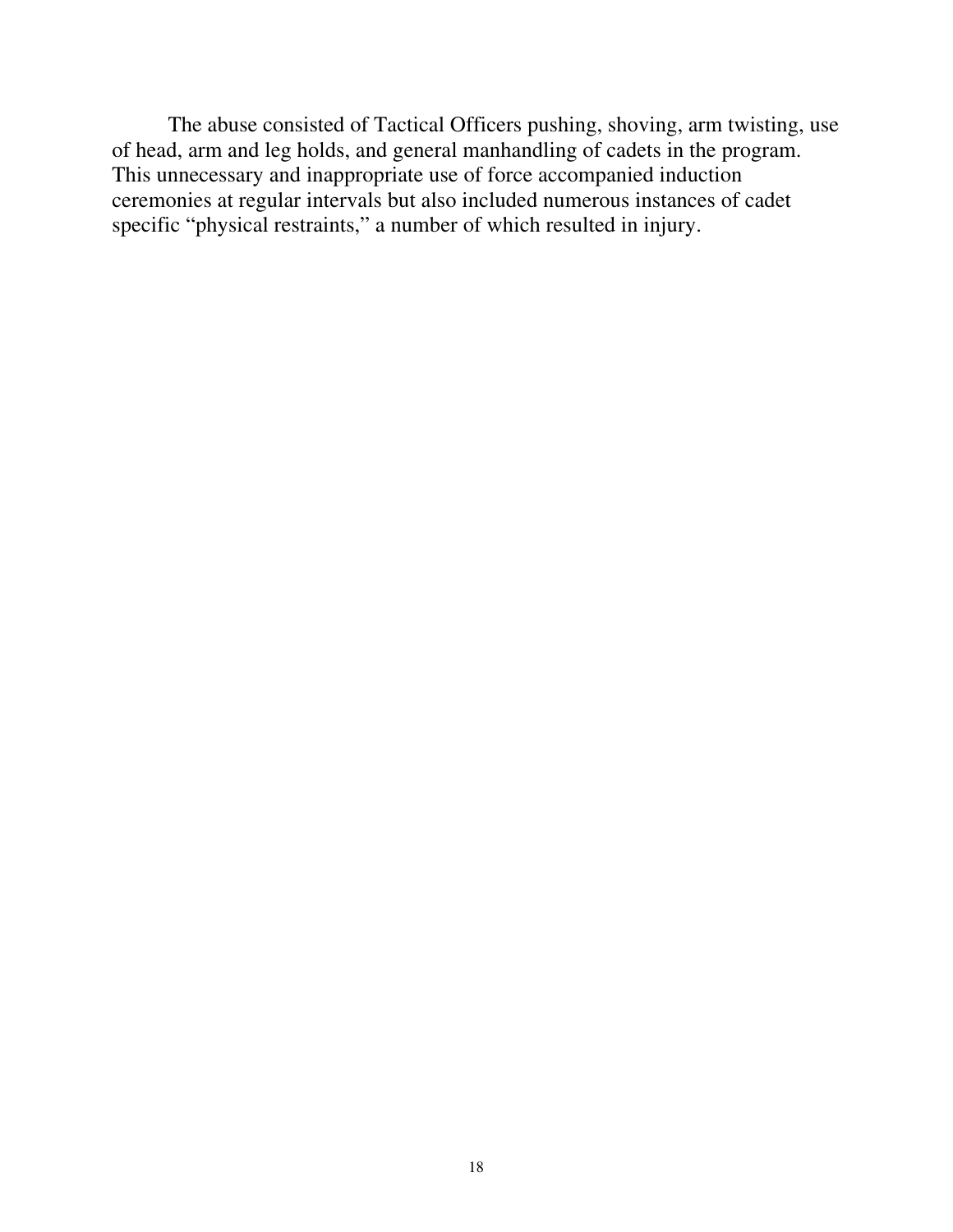## **Question (2): "Has abusive behavior stopped since the Department took corrective actions earlier this year, or does it continue?"**

In August 1999, DJJ personnel were ordered to stop inappropriate physical contact of juveniles at the boot camps. After carefully reviewing documentation provide by the DJJ and listening to testimony proffered by employees of that department, the IAT finds that the abuse of juveniles at the three boot camps in Garrett County, Maryland continued through at least November 1999.

- (A) The following incidents gleaned from DJJ Youth Centers Incident Reports, media accounts, and the Memorandum and Opinion of the Baltimore City Circuit Court show by a preponderance of evidence that abusive behavior continued at the Savage Mountain boot camp:
	- (1) On August 3, 1999, a juvenile and other members of his squad were marching outside, in front of the gym. The juvenile looked inside the gym to see what was going on. He was later questioned by two tactical officers as to why he looked into the gym. When he refused to answer, he was "assisted to the ground" and an "elevated back arm lock" was applied in order to gain control of the cadet.
	- (2) On August 4, 1999, a juvenile "was out of control and not accepting directives." The tactical officer began "counseling Cadet [] on his negative attitude" at which time the juvenile pulled the tactical officer and ran. The tactical officer chased the juvenile for a short distance and upon catching him, the juvenile was "assisted to the ground." While on the ground, the tactical officer placed "an elevated back arm lock" on the juvenile until he received a "favorable response."
	- (3) On August 5, 1999, a juvenile was attempting to escape when he was observed by a tactical officer from the Savage Mountain boot camp. When the juvenile saw the tactical officer, he ran and the officer gave chase, catching the juvenile after about one hundred yards. Upon apprehension, the juvenile was "escorted to the ground and placed in a elevated back arm lock." After gaining control of the him, the juvenile was taken back to the camp.
	- (4) On August 20, 1999, a juvenile was hospitalized for an asthma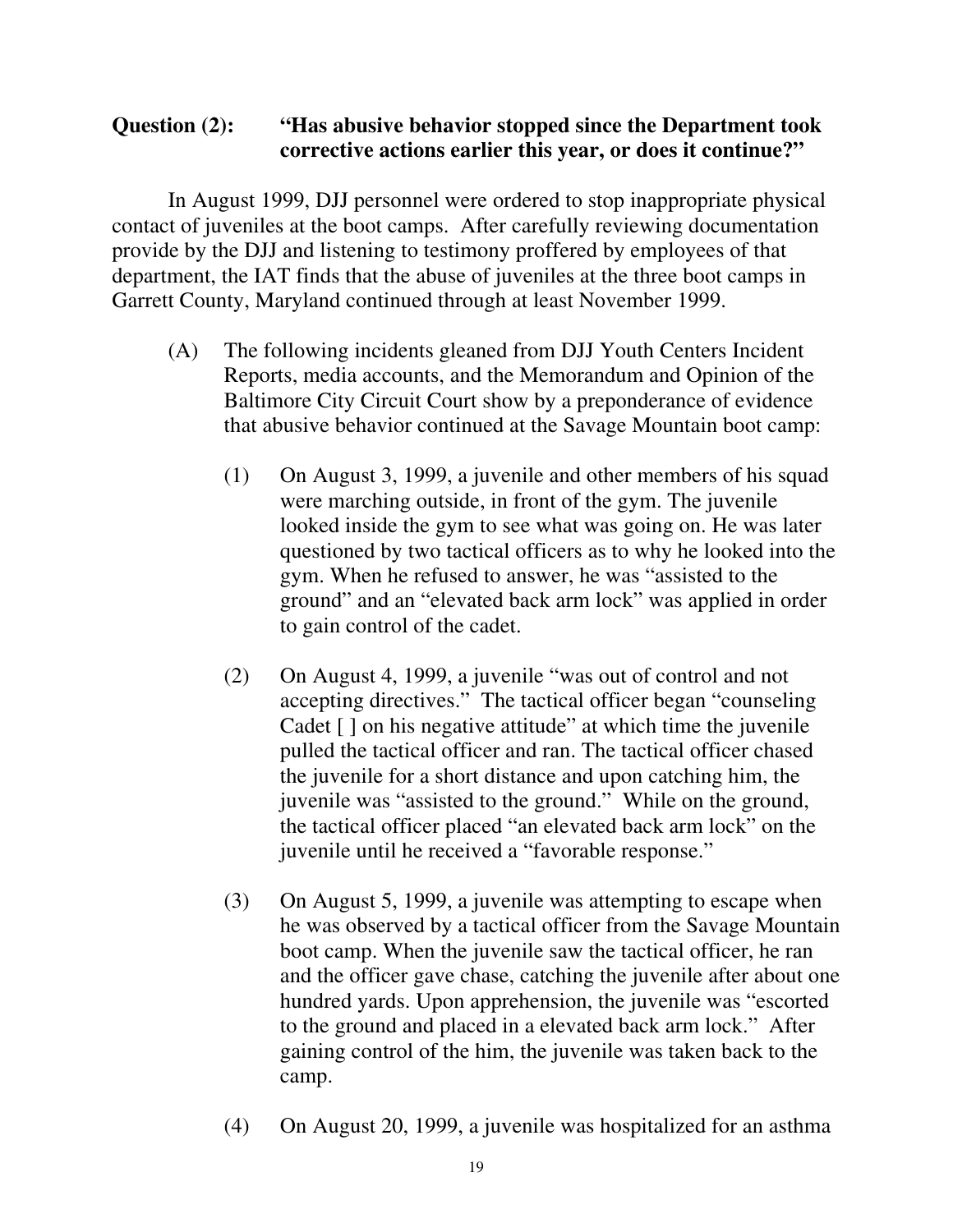condition. At that time, the juvenile related that he was physically "manhandled" during a week in July when he was assigned to Savage Mountain boot camp. The juvenile advised that four particular tactical officers would routinely "manhandle" the youth for failure to comply as ordered. According to the juvenile, all youth were treated this way.

- (5) On August 23, 1999, the juvenile was "making threatening gestures by balling up his fist." The cadet was placed up against the wall and told to unclench his fist. After the juvenile refused to comply, "he was assisted to the ground and placed in an elevated back arm lock." The tactical officer "gained a favorable response after approximately 30 to 40 seconds."
- (6) On December 7, 1999, a juvenile reported that he was placed in the boot camp on August 2, 1999 and removed on September 18, 1999. He was placed in protective custody as a State's Witness in a criminal investigation. During his review hearing, the juvenile stated that a tactical officer from the boot camp struck him in the face with his elbow and broke his tooth. The juvenile is currently in Noyes awaiting placement.
- (B) The following information shows by a proponderance of evidence that abusive behavior continued at the Meadow Mountain boot camp:
	- (1) On August 23, 1999, during induction, the juvenile refused to stand in the position of attention when being questioned by a tactical officer. For his failure to comply, two tactical officers "attempted to assist him to the ground." The juvenile became very combative and resistant; therefore two more officers joined in "executing a waist lock takedown." One of the officers secured the juvenile's legs with "a figure four leg lock," the other with an elevated back arm lock and another with a goose neck until he began to comply.
	- (2) On August 23, 1999, a juvenile was standing in formation waiting to use the latrine. He was moving around while in line and was told by a tactical officer to stop moving. When he failed to comply, the tactical officer "utilized a wristlock to secure him to the ground and once he was on the ground, a goose neck hold was placed on the juvenile to maintain control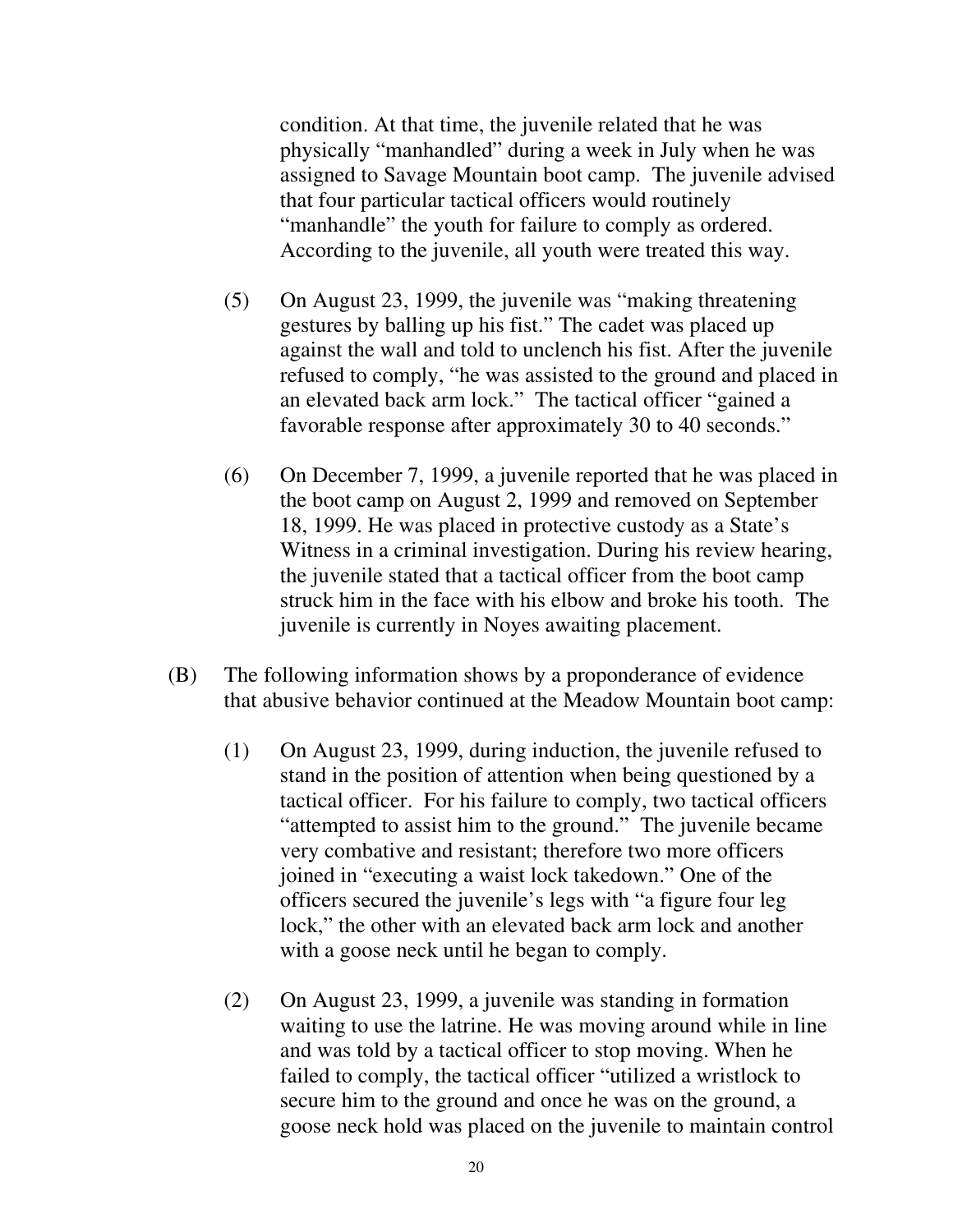over him."

- (3) On September 6, 1999, the juvenile arrived in camp for induction. According to the juvenile, he was punched in the face by a tactical officer. The juvenile received a black eye from the same tactical officer.
- (4) On September 21, 1999, a juvenile "was displaying a disrespectful attitude toward Tactical Officers during induction. Cadet [] was taken out of formation and given a directives to get on his knees for counseling." After refusing, the juvenile was "assisted to his knees and placed in an elevated back arm lock and his legs in the Achilles crossover." After the tactical officers gained control over the juvenile, he was counseled and returned to the formation.
- (5) On September 21, 1999, during processing, the juvenile was instructed to move to the next station. The juvenile became disrespectful and was subsequently ordered to the "security position." After refusing the order, the tactical officer "attempted to assist Cadet [ ] to security position. At that time he pulled away and fell into the wall losing self-control." The tactical officer then gained control and received a favorable response after placing the cadet in an elevated back arm lock.
- (6) On September 21, 1999, a juvenile arrived in camp for induction. According to the juvenile, after approximately two weeks into the program he was participating in physical training when a tactical officer threw him to the ground, twisting his thumbs behind he back with his knee in the juvenile's back. The juvenile stated that he could not breathe because the tactical officer was choking him around the neck. The juvenile advised, "they don't like it when you file a grievance here." The juvenile further said two cadets were fighting and the tactical officers "told us to about face and then they hit the two guys in the face."
- (7) On September 21, 1999, when juveniles arrived in camp for induction, they were pulled off the van in handcuffs and shackles for approximately two hours. According to one juvenile, another juvenile wrote a grievance and "the staff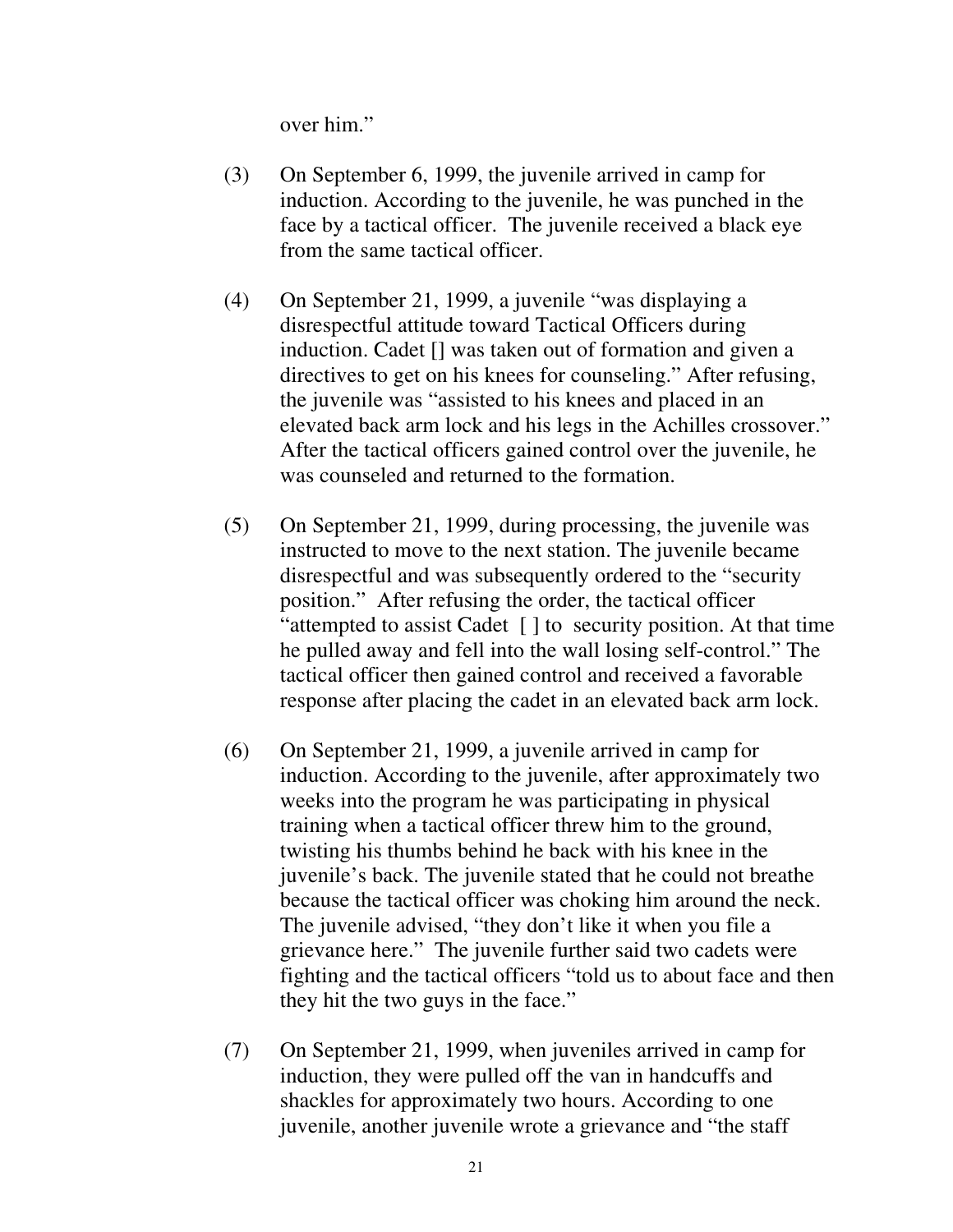smoked him," smacked him in the face and threw him into the tables in the mess hall. Additionally, two other juveniles were thrown to the ground by the same tactical officer.

(8) On October 17, 1999, a juvenile refused to eat his meal because he was upset. After the remaining members of the squad had finished their dinner, the juvenile was ordered to the security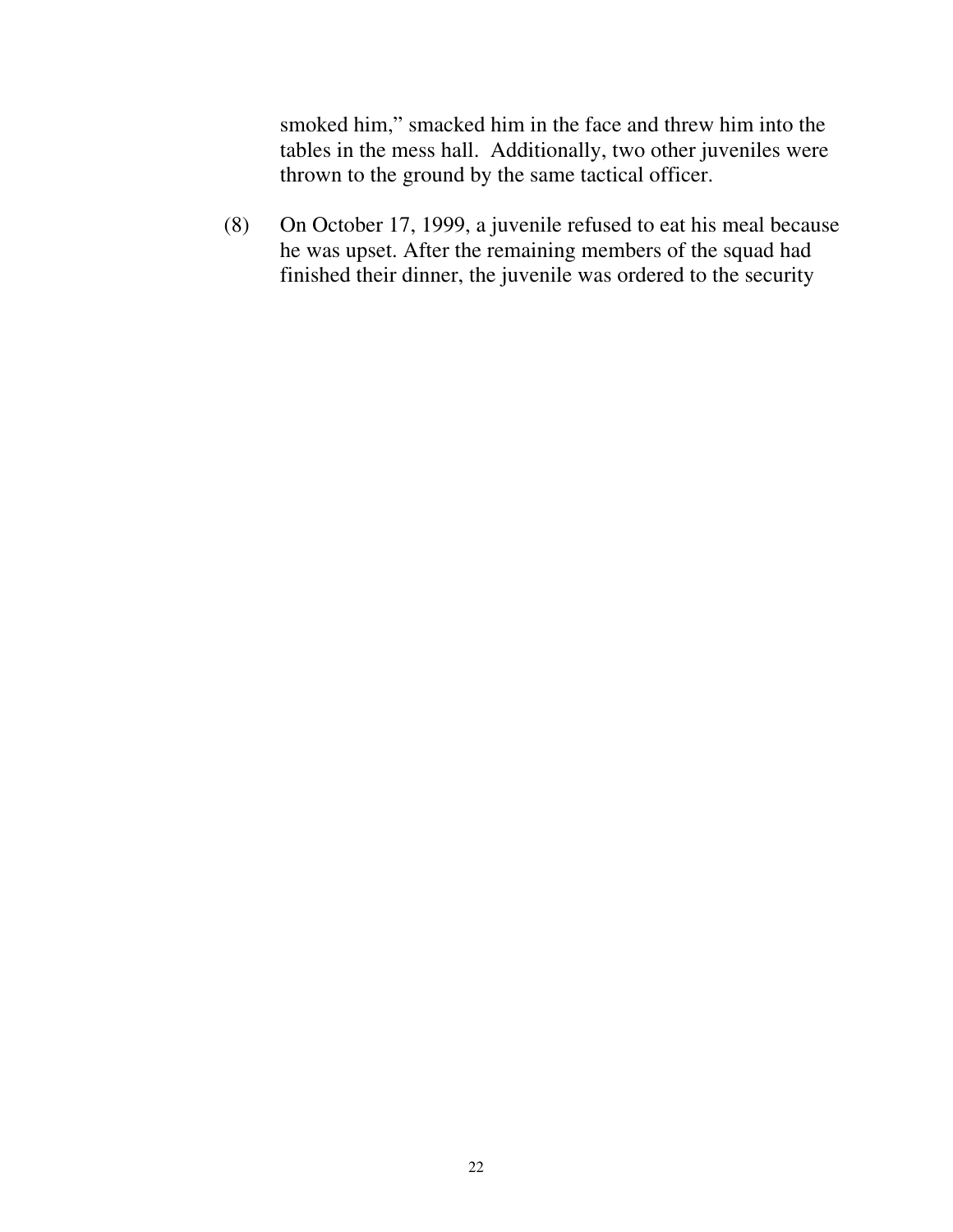before lights out and was taken outside by a tactical officer to be refocused. Once outside, the juvenile failed drop to the security position as ordered and was subsequently assisted to the ground and restrained with an elevated back arm lock until a favorable response was gained. The juvenile remained in the security position throughout the counseling session.

- (2) On September 28, 1999, the juvenile was observed making facial gestures while receiving his food. The juvenile was counseled regarding the amount of food he had and showed signs of disrespect by "rolling his eyes and shaking his head" during the counseling session. The juvenile was escorted outside and ordered to the security position. The juvenile complied and was subsequently placed in an elevated back arm lock for the remainder of the counseling session.
- (3) On October 4, 1999, the juvenile became out of control and would not accept directives given during the induction period. After the juvenile refused to assume the security position he was assisted to the ground by tactical officers. The juvenile was assisted to his feet and escorted away from the other cadets as he was disruptive. At this point, two tactical officers assisted the juvenile from the gravel area onto the grass where he was again assisted to the ground and placed in an elevated back arm lock and counseled at the same time by four tactical officers on his "poor behavior."
- (4) On October 8, 1999, a juvenile "utilized improper telephone procedures when conversing with his father. Cadet [ ] was briefed twice about proper telephone etiquette and displayed no regard to those briefings." After several more reminders, the juvenile was ordered to hang up immediately. The juvenile was then counseled for poor etiquette and was told to drop to the security position for focus training and counseling. When the training started, the juvenile showed signs of frustration and anger through facial expressions and clenching his fists. After the juvenile refused to stop showing signs of frustration and anger, he was brought under control by using an elevated back arm lock until a favorable response was received.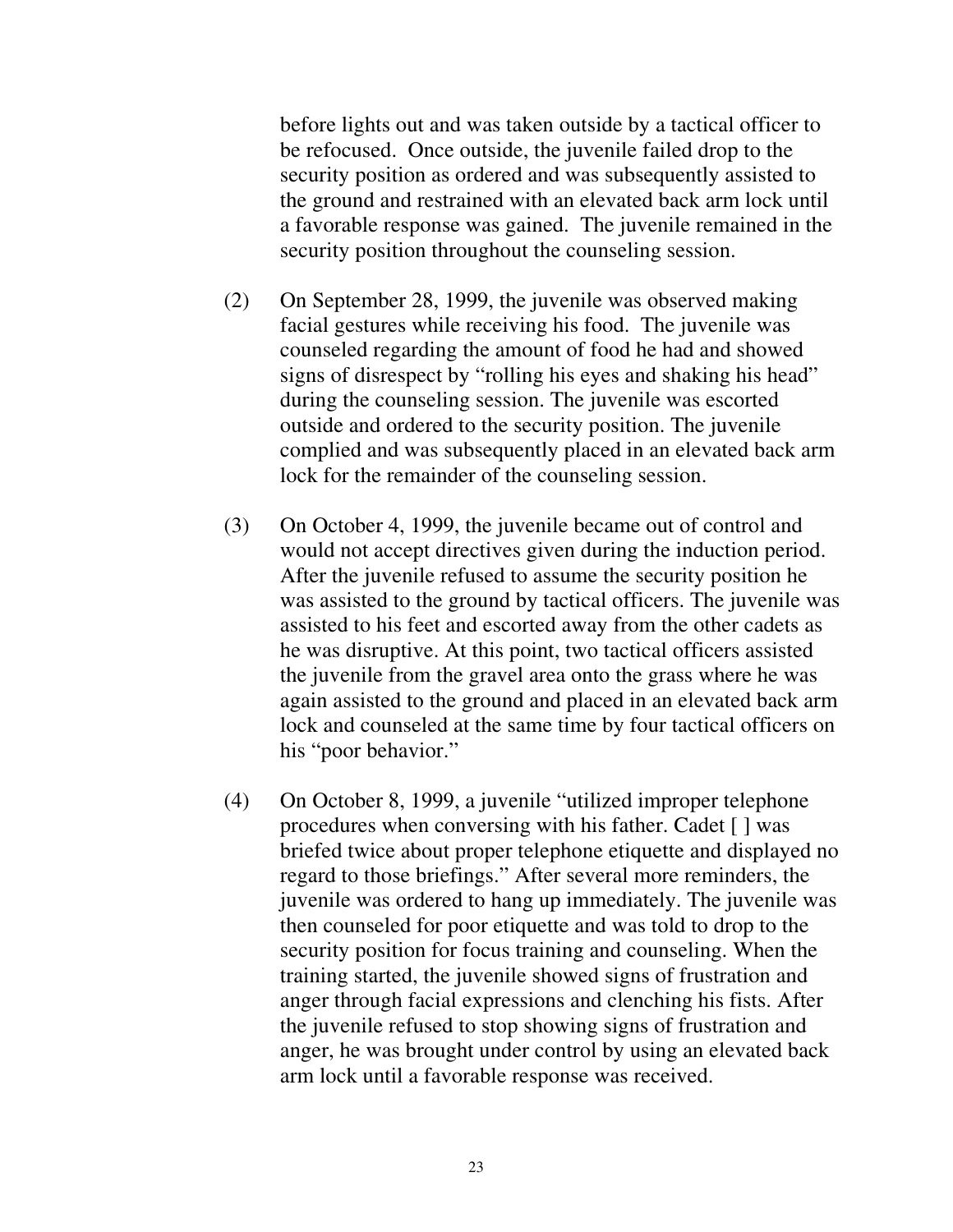- (5) On October 13, 1999, a juvenile was receiving focus training for an incident that occurred on October 12, 1999. While in the security position, the juvenile took it upon himself to go to a prone position. At that time, the tactical officer assisted him to the security position and placed him in a wristlock until a favorable response was achieved.
- (6) On October 20, 1999, the juvenile was being refocused for lack of discipline and military bearing. The cadet showed disrespect and lack of control by not exercising properly and showing facial gestures. The juvenile was ordered to "drop" and after failing to comply, the juvenile was assisted to the ground and restrained by placing an elevated back arm lock and an Achilles crossover until a favorable response was received.
- (7) On November 1, 1999, the juvenile was given directives and he failed to comply. With assistance of other tactical officers, the juvenile was placed in an upper back arm lock for failing to obey a direct order. The restrain technique was used until such time a favorable response was obtained.
- (8) On November 4, 1999, the juvenile was receiving focus training for an infraction that had taken place prior to lights out. During this session, the cadet was ordered to the security position, which was improperly performed. When ordered to the security position again, he refused to comply and was subsequently assisted by the tactical officer to the ground and placed in an elevated back arm lock. After a few seconds, a favorable response was received.
- (9) On November 8, 1999, the juvenile refused to follow instructions, would not speak clearly, refused to response to questions and would not move outside when told to do so. The juvenile was subsequently assisted outside of the Dining Hall and placed against a wall utilizing the elevated back arm lock as a control technique until a favorable response was received.
- (10) On November 9, 1999, the juvenile became very disrespectful verbally and out of control during inspection formation. The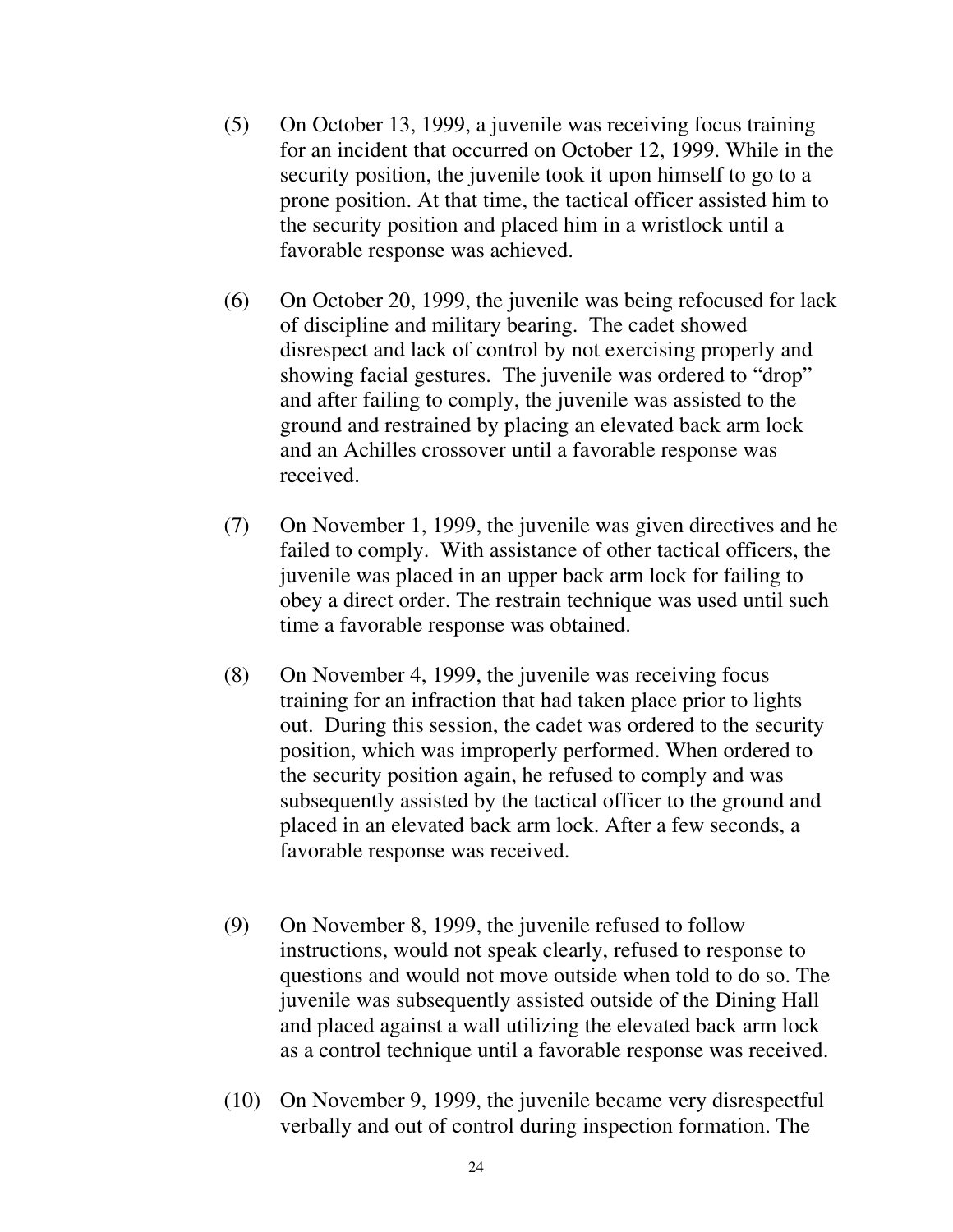juvenile told the tactical officer that he didn't think his counseling sessions were appropriate. The juvenile further stated that he felt his rights and the rights of the other juveniles were being violated. The tactical officer perceived the comments of the juvenile as disrespectful and because of his demeanor, the juvenile was placed in an inverted goose neck come along and assisted to the ground until such time a favorable response was received.

- (11) On November 14, 1999, the juvenile had been repeatedly directed not to talk unless addressed by staff. The juvenile was ordered to "drop" and he continued to talk, trying to justify himself. The tactical officer assisted him to the ground using the reverse wristlock, then an elevated back arm lock until a favorable response was received.
- (12) On November 15, 1999, the juvenile was pulled off the van during induction and thrown around with shackles and handcuffs on. The juvenile remained in handcuffs for approximately ninety minutes and bent his waist backward causing scars to both wrists. Additional, the juvenile was pulled down while running on at least two separate occasions and was "jumped and folded two to three times since his arrival." On three other dates, the last being December 3, 1999, the juvenile was slammed to the ground for smiling during physical training.
- (13) On December 3, 1999, the juvenile was acting in a very lackadaisical fashion when ordered by the squad leader to get motivated. The tactical officer used his body along with voice commands in an attempt to motivate the juvenile. In the process, the juvenile slipped and fell bumping his head on the wall locker. He suffered a minor laceration on his forehead but did not require medical attention. He was counseled further about his lack of motivation.
- (E) Findings:

In response to question two, the IAT finds that the above listed incidents show by a preponderance of evidence that the abusive pattern by tactical officers against juveniles at the Western Maryland area boot camps continued despite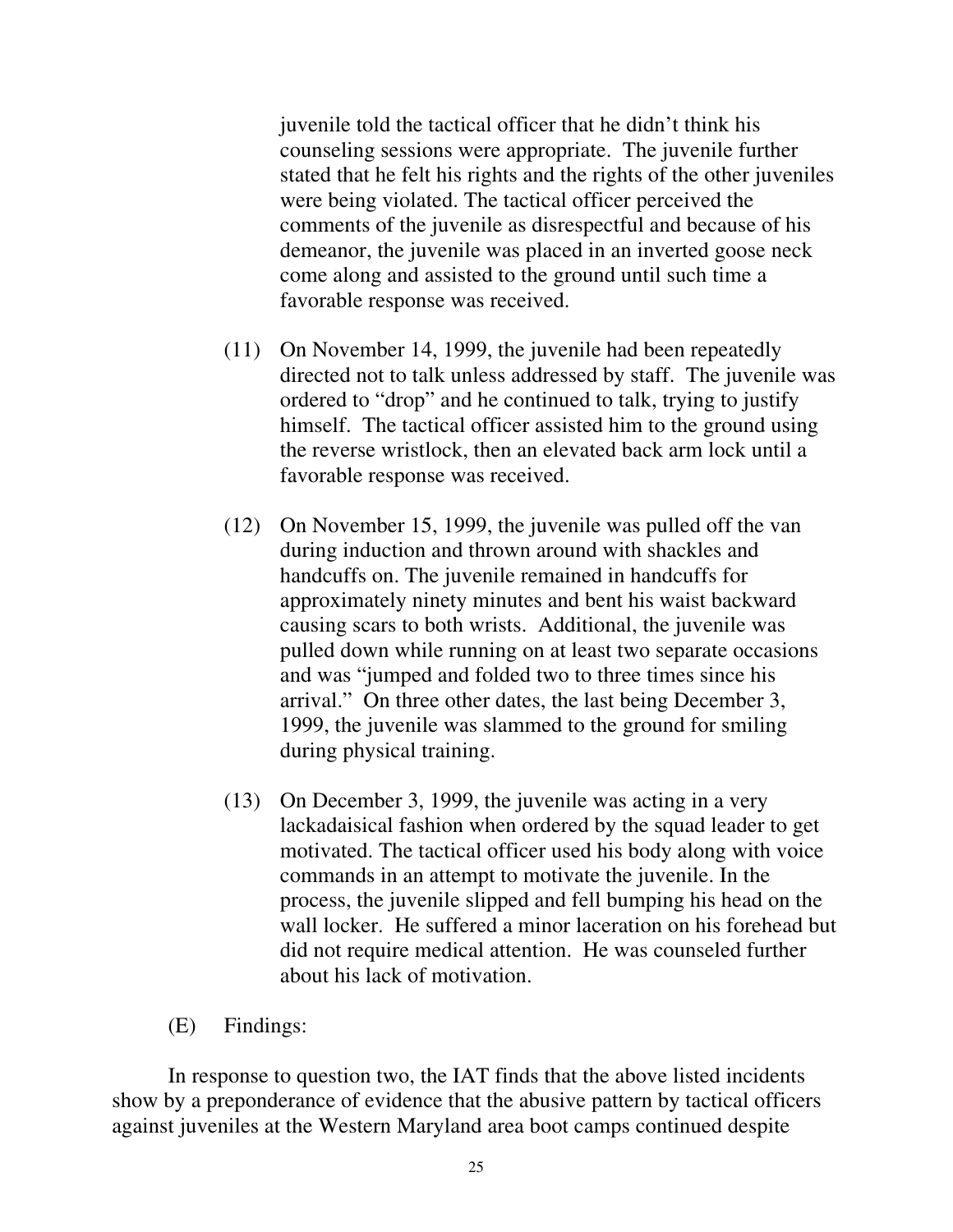directions from the Lieutenant Governor to take corrective action. Information reviewed shows 29 possible cases of excessive force, child abuse or simple assault from August 3, 1999 to December 3, 1999.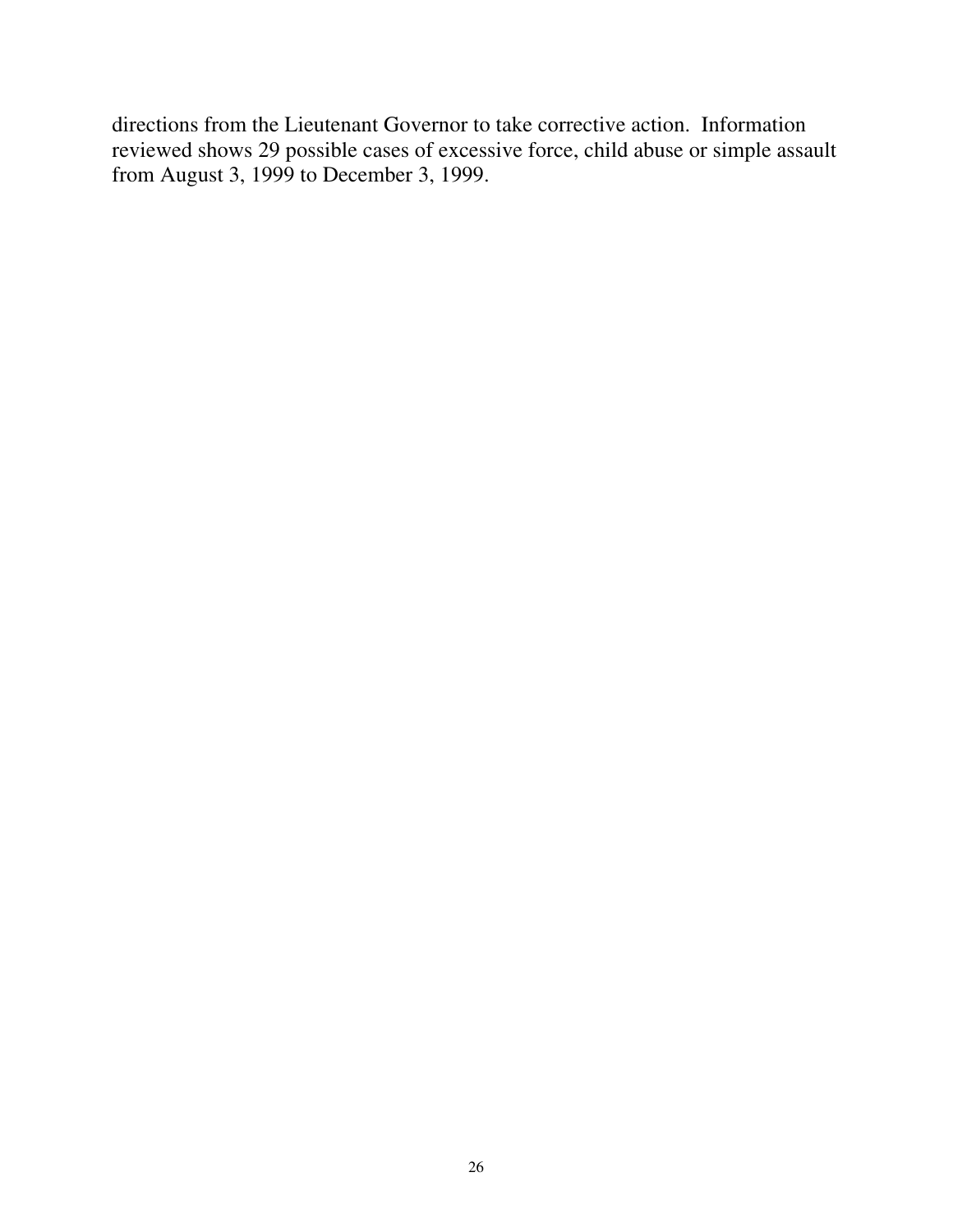### **Question (3): "What corrective actions has the Department already taken"?**

After notification of the alleged abuses at the boot camp, DJJ was directed to take corrective actions. The IAT examined DJJ documents and heard testimony to determine what corrective actions were taken by DJJ. The IAT identified corrective actions by examining a December 7, 1999 memo from the Assistant Secretary and listening to testimony from DJJ managers and supervisors. The IAT finds that since August, some actions were taken in response to allegations of abuse.

On August 3, 1999, the Inspector General was notified of inappropriate activities at the three Western Maryland Boot Camps. On September 5-9, 1999, the OIG staff conducted interviews of tactical officers and other staff in Western Maryland. The OIG staff was met with hesitancy and reluctance.

The Secretary told the IAT that he sent his Deputy to the boot camps to personally deliver his message that the boot camp staff were not allowed "to put their hands on the kids."

On October 7, 1999, the Secretary directed the Principal Counsel and the Assistant Secretary of Residential Services to begin the process of writing regulations concerning the appropriate circumstances where force and restraints are permissible and can be utilized, consistent with boot camp modules throughout the United States, and which do not result in injury. Several draft use of force policies were reviewed, but the current policy in force is one dated September 1994. The copy provided to the IAT of this policy is marked "draft."

The Secretary also stated in the October 7 memo,"I have decided that we need to begin to re-train our tactical officers and provide them with a better understanding of their mission and their responsibility to discipline and nurture our youth." When interviewed, some of the top managers for the department were confused about the prevailing use of force policy. Moreover, there appeared to be no consistent application. Even more troubling, it appeared that the boot camps operated under its own guidelines.

The Assistant Superintendent in charge of the boot camps, issued a Mission Directive on October 14, 1999. According to this document, "The tactical officer is responsible for enforcing standards by utilizing command presence, leadership counseling skills, focus training, the security position, and when necessary to ensure the safety and security of the facility, the use of force." The use of force is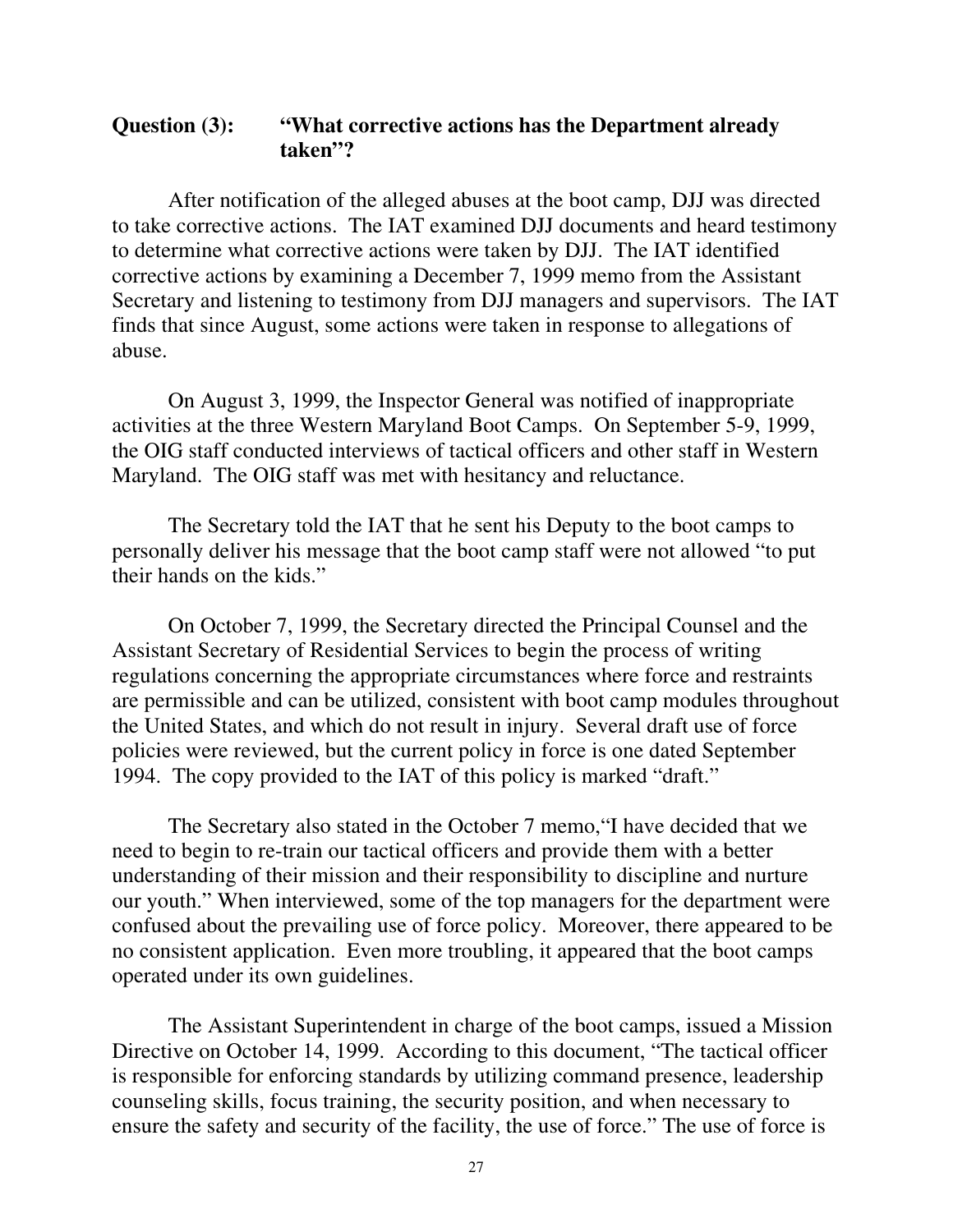described as "the use of physical force as a method to control youth behavior in situations that require immediate intervention. Physical restraint is appropriate when preventing an escape; physical danger to youth or staff is imminent; property damage or failure to comply with a decisive directive when all other methods have failed.....*Staff members will professional judgement in determining when the use of force is necessary*." (Emphasis added.)

Although the IAT includes this Mission Directive as a corrective action, during his interview with the IAT, the author of the directive stated that he did not write it for any particular reason. The Superintendent responsible for oversight of the boot camps orally approved the directive. No evidence was found that the memo was seen by any other supervisory officials at the Department. The Secretary stated was not familiar with the current policy and advised that the Mission Directive written was not approved by "Headquarters."

The IAT identifed other corrective actions DJJ has taken regarding the boot camps, including:

Review of the use of force for modifications and pending approval;

Retrain boot camp staff on acceptable physical contact with youth;

Encourage juvenile counselors, during announced and unannounced visits, to complete on-sight observations, which allows them to document program conditions they observed, whether negative or positive;

Periodically monitor of the induction ceremony.

Resume video-taping of the induction ceremony and review these videos "as needed";

Report any allegation of child abuse to the Maryland State Police for investigation and prosecution. Make clear that staff found guilty of such behavior will be disciplined, including termination.

Interview youth at boot camps to identify "any concerns regarding treatment."

Call for RFP for training of boot camp staff.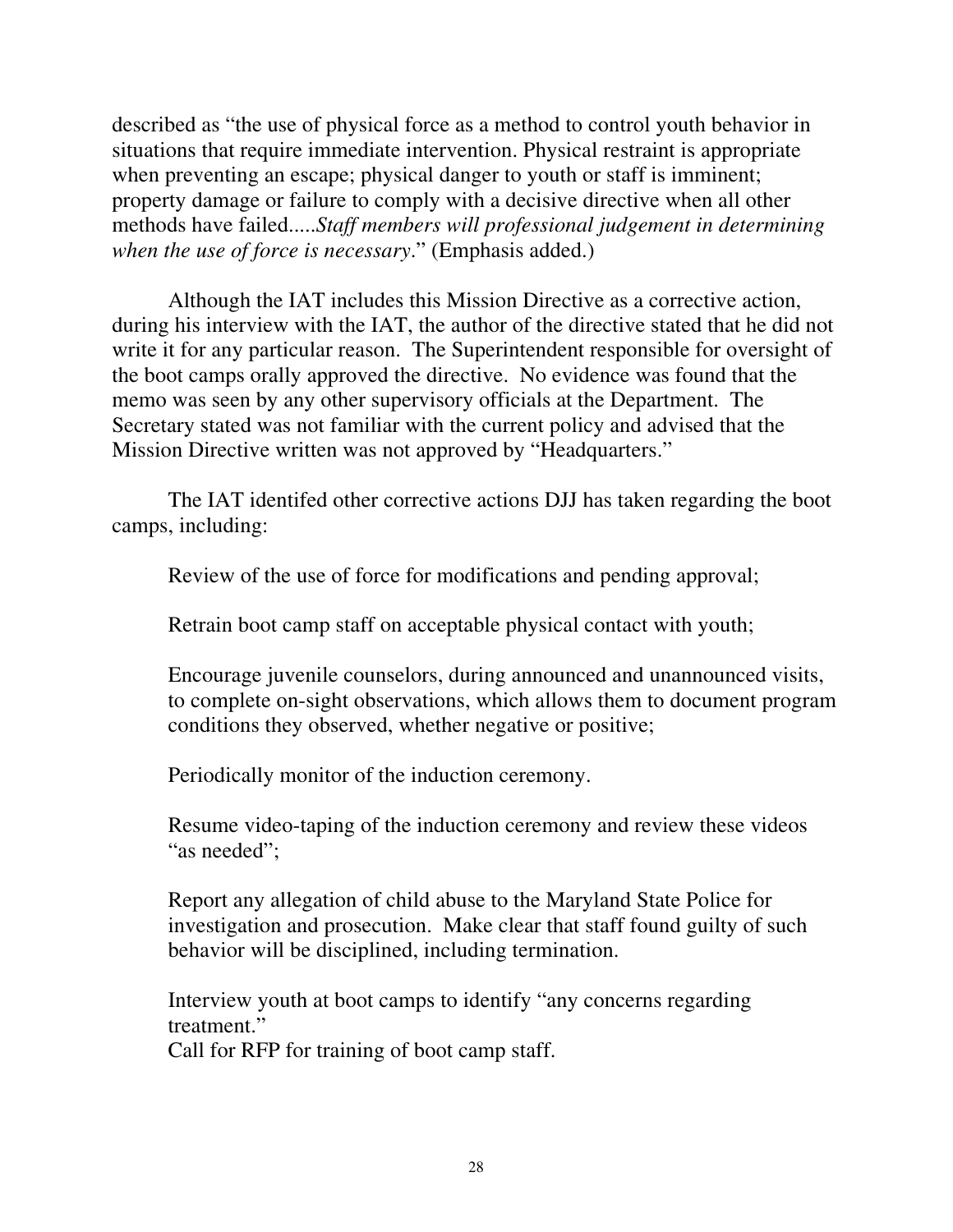### **Findings:**

While some corrective actions may have been taken by DJJ management, very little was done to carry out those measures. The team reviewed volumes of paper and was unable to locate any evidence that would lead one to believe that any meaningful corrective measures were made to prevent abuses or violations of State policy on use of force. As the findings to Question (2) indicates, because numerous incident occurred after most of the corrective measures were taken, these steps failed to address the underlying problems.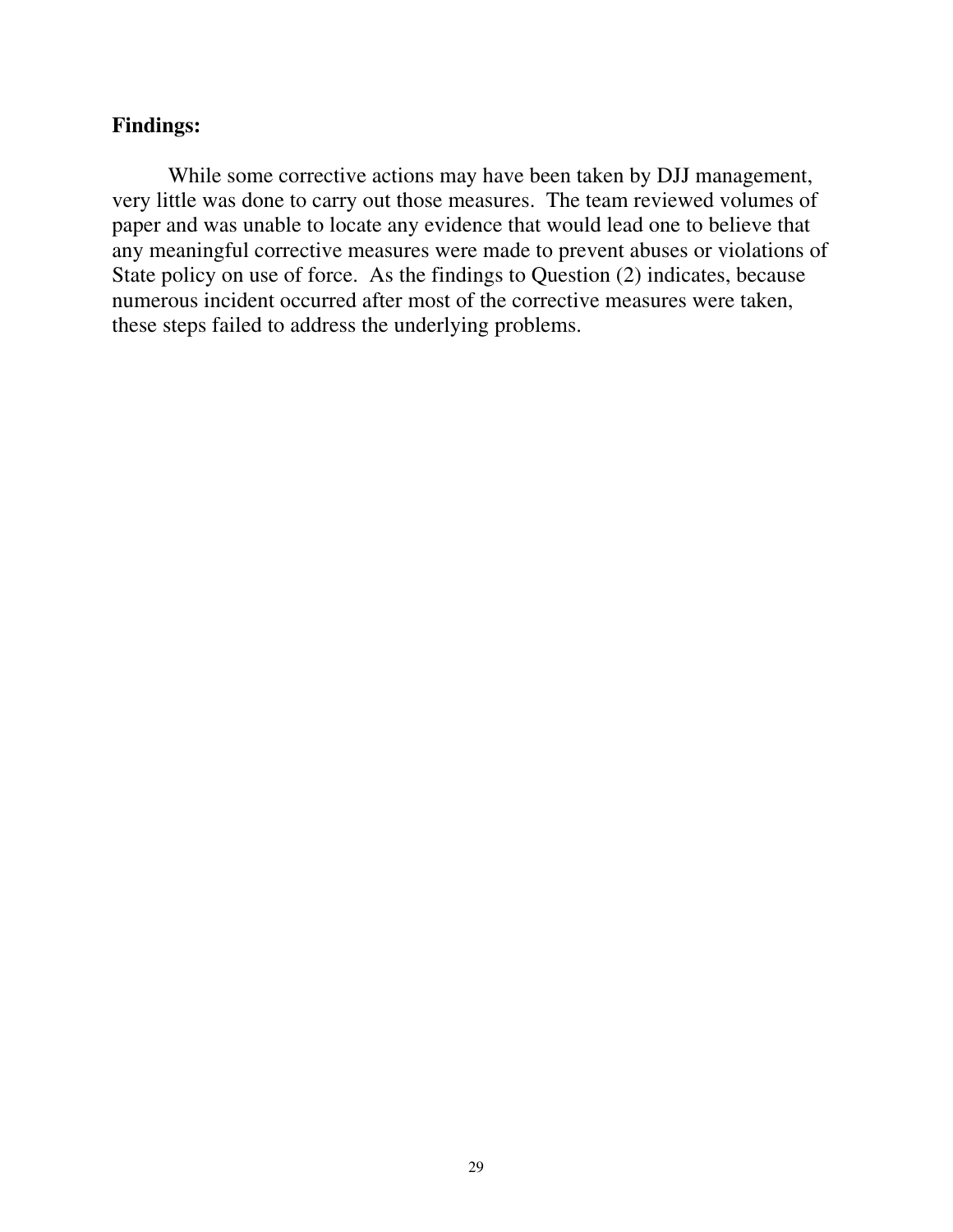# **Recommendations of the Independent Assessment Team on Juvenile Boot Camps (Question (4))**

- 1. The Governor should issue an Executive Order to protect all juveniles under the care, custody and supervision of the State, prohibiting child abuse and unnecessary use of force, restraints, and seclusion. The foregoing prohibitions are consistent with applicable State law and regulation. Those found in violation shall be terminated from State service and, where warranted, criminally prosecuted.
- 2 The Maryland State Police and the Department for Human Resources should continue their investigation of allegations of child maltreatment and pursue appropriate adjudication as warranted.
- 3. The Department of Juvenile Justice, in consultation with appropriate experts in the field, should develop a comprehensive five-year strategic plan consistent with the DJJ stated mission and restorative justice philosophy, with goals, programs and timetables. The plan should encompass the delivery of juvenile services from intake through release from custody or supervision, and include:

Intake and admissions Program assignment Housing Treatment Counseling Education (academic and vocational) Mental and physical health services Job placement Aftercare (long term) Evaluation Development of interagency relationships with courts, criminal justice and other human service agencies

4. The Department of Juvenile Justice shall conduct an in-depth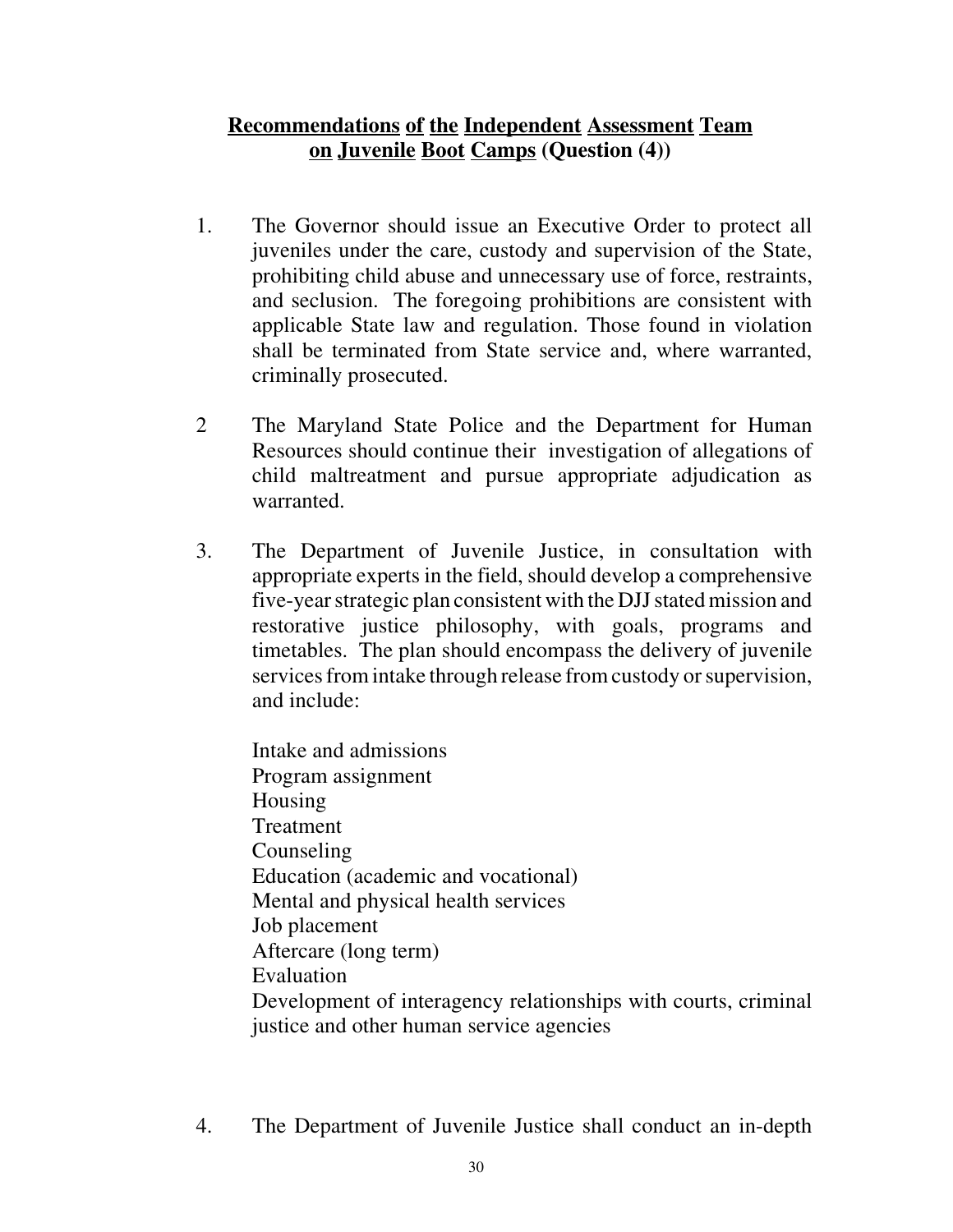review of its organizational structure for the purpose of realigning the organization consistent with its business processes.

5. The DJJ should establish a new, formal written directive system to provide all employees with a clear understanding of their duties, responsibilities, and standards of conduct. The term "written directive" includes policies, procedures, memoranda, orders, etc.

Written directives should be in a format that permits easy identification of being current, with procedures for indexing, revision(s), recession(s), and removal. Directives should be reviewed annually.

DJJ must identify clearly the persons or positions, other than the Secretary, authorized to issue written directives, which guide the performance and conduct of its employees

6. The DJJ must ensure professional responsibility, accountability and internal controls throughout the agency. To include reorganization the Office of the Inspector General. The DJJ OIG should include the following organizational components:

## Internal Audits:

Operations at every level of any organization are susceptible to errors, irregularities, and non-compliance with the policy and procedure. DJJ's Inspector General IA should be an essential control mechanism for evaluating compliance and quality of the Department's operations. However, the current Inspector general function must be re-examined, reorganized, redefined and expanded. The IG must function under the direct authority of the Secretary only. Requests for services by the IG from management must be forwarded directly to the Secretary. This concept does not eliminate the responsibility for day to day inspections by other supervisory and management personnel.

#### Internal Investigations

To ensure the integrity of the DJJ and its employees, all allegations of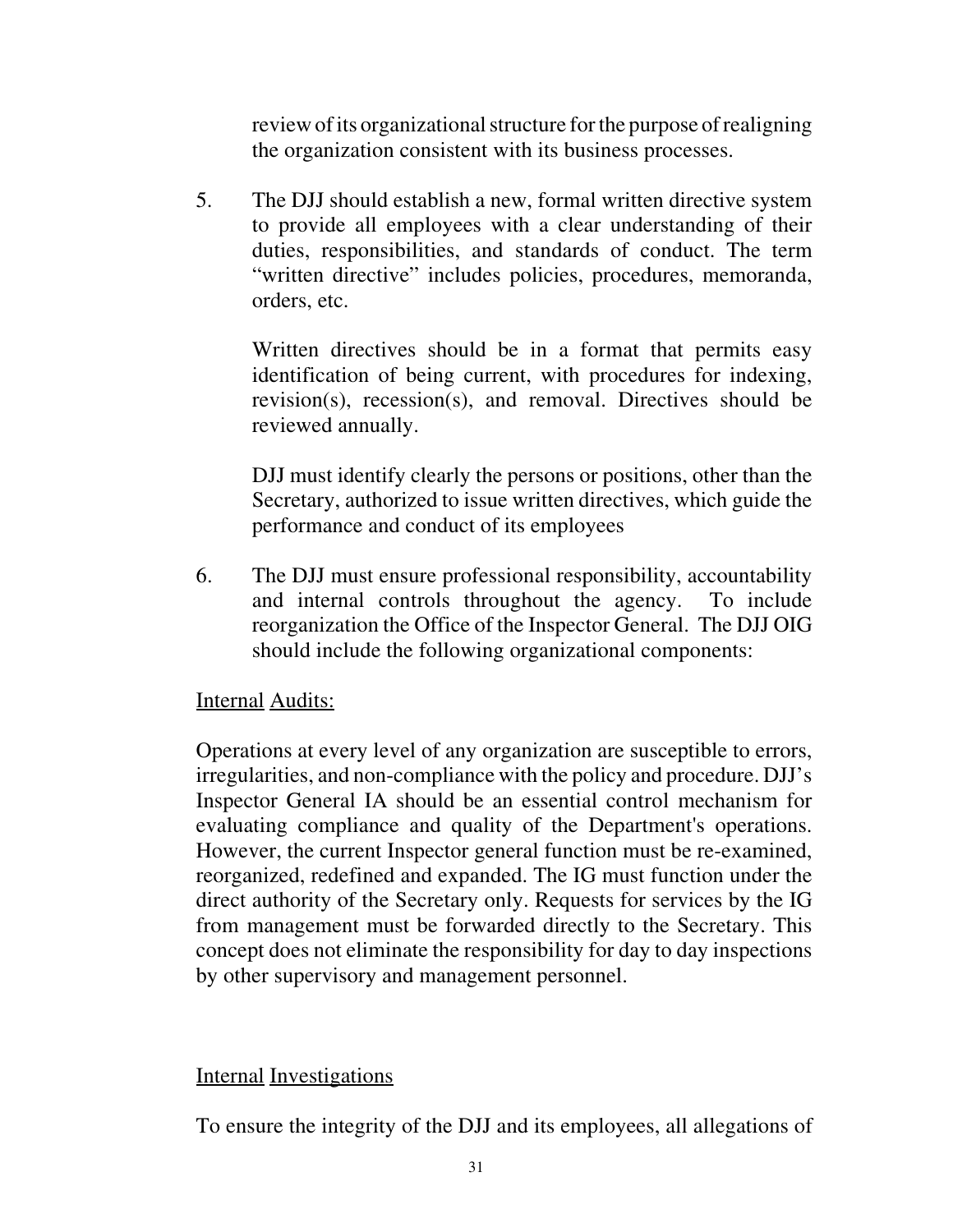employee misconduct must be investigated with objectivity, fairness, and impartiality, and promptly concluded. A written directive disseminated to each employee of the Department should include:

Creation of the Internal Investigation function and responsibilities for the investigative process; controlling the investigation of complaints against employees, supervision of investigations, maintaining confidentiality of information and records.

Clear guidelines and authority for those investigations to be conducted by command with reporting to internal investigation, those exclusively investigated by OIG IU, the Attorney General, Maryland State Police, and the Department of Human Resources.

An automated case monitoring and tracking system should be developed and implemented for control purposes.

## Child Advocacy

In accordance with applicable law and regulation, the child advocacy process should be under the direction of the OIG. Duties of child advocates must be more proactive in providing a process for youth under supervision by DJJ to file grievances with confidence, assurance of confidentiality and appropriate response. Child advocates should monitor and report any non-compliance with the Grievance Process directly to the IG. All visits and consultations with youth under DJJ supervision shall be supported by strict privacy rules, considering personal safety, for the purpose of trust and integrity.

## 7. Improvements in Selection and Training.

The operational and administrative effectiveness of an organization can be linked directly to its ability to attract, hire and train those persons who possess the best skills, knowledge and abilities necessary to perform assigned tasks.

DJJ should re-assess its classification, selection and training process and establish selection and training standards for specific job classes. To support recruitment of persons to be assigned to isolated and remote areas the Department should consider the payment of per diem allowances. There must be adequate entry level and in-service training,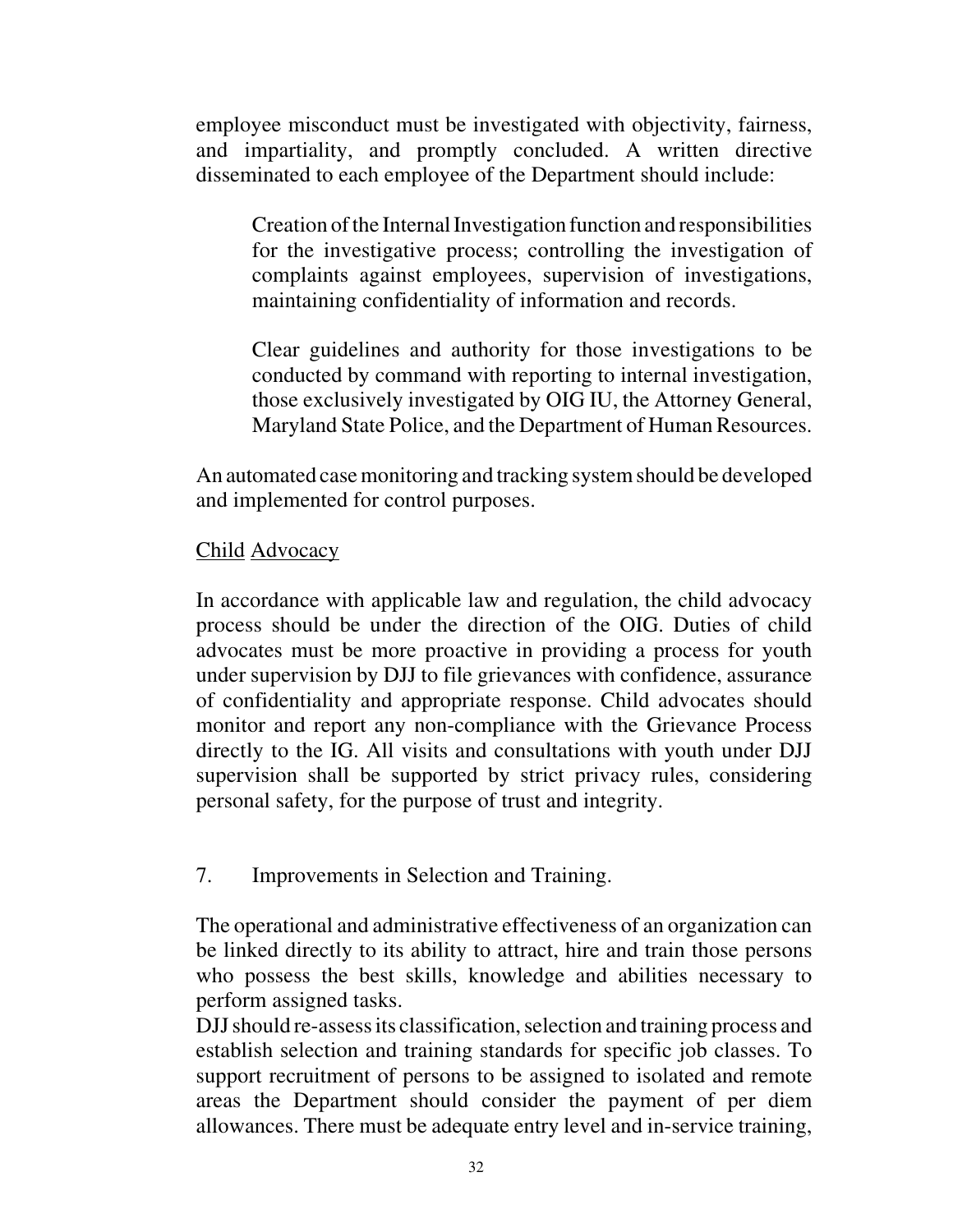including Maryland child abuse statute, adolescent development, mental health and substance abuse related issues. Training standards should be similar to those administered by the Maryland Police and Corrections Training Commission.

8. Regarding the Future of the Challenge Leadership Camps, the Assessment Team recommends the appointment of a task force, whose membership is to be determined by the Governor, to study the future of juvenile boot camps in Maryland.

While there is dissent, the majority opinion of the IAT is that the Military Model should be the basis for the juvenile boot camp operational style. This model is recommended because it provides the structure, discipline, and order that is missing in the lives of the juveniles . The ultimate goal is to cause meaningful and long-term changes in young lives. As an integral part of this scenario the principles and practices that are successfully used in the basic training component of the military branches of service form the basis for this model.

In the model students are called Cadets and trained in the basics of military decorum. They respond to reveille and taps, learn to march and perform drill and ceremonies, participate in physical training, and dress in quality uniforms that are clean, starched and pressed, and reflective of a great sense of pride. Cadets in this learning environment develop self esteem, team work, and concern for the group.

The key factor in the success of the Military Model is the selection and supervision of the youth care workers who are referred to as Cadre or Drill Instructors. They should be chosen to the maximum extent possible from persons with an extensive military background particularly in the area of troop leading. Maturity and the ability to be compassionate and provide practical guidance, i.e., "foot locker counseling" are key ingredients for a quality Cadre staff member. The supervisor and the youth care workers in his chain of command must be outstanding positive role models that lead by example and become an inspiration for the young adults in their charge. As part of their leadership role it is essential that Cadre personnel do not use physical force or abusive language when dealing with Cadets. Cadets should never be touched in anger.

The Military Model forms the basis for the complete developmental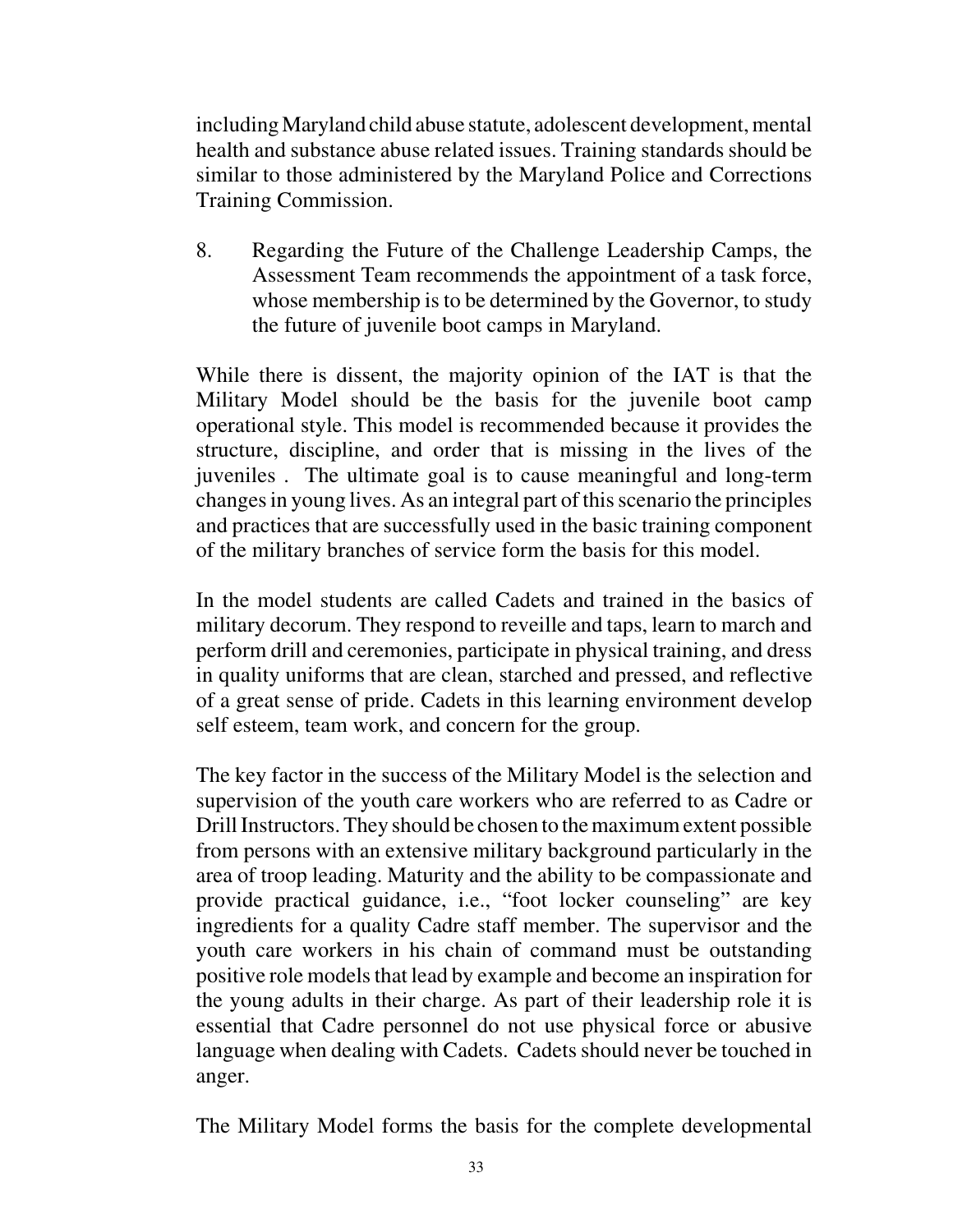curriculum of the program. This curriculum should include a number of core components of competency, which are measurable and must be successfully completed as a graduation requirement. They should include such areas as academic excellence, life coping skills, physical fitness, citizenship, leadership-followership, health education, job skills and community service. In order for the Military Model to work it is essential that Cadre, Counselors, and Educators work closely together in a triad of constant dialogue in order to assess the growth and progress of each Cadet and be cognizant of individual needs. The Military Model when properly implemented and executed provides the framework for successful accomplishment of the core components of competency.